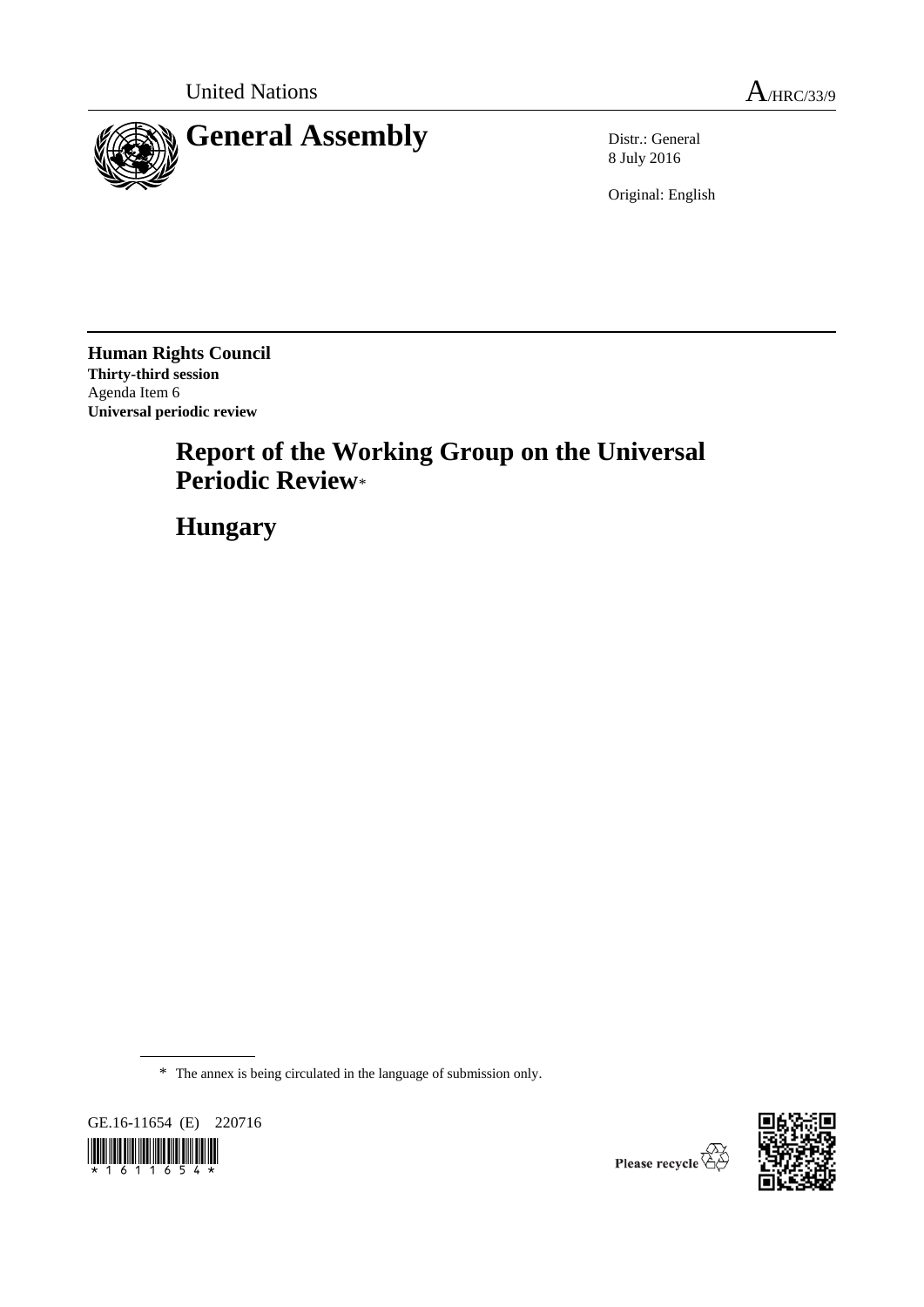# Contents

|       |           | Page |
|-------|-----------|------|
|       |           | 3    |
|       |           | 3    |
|       | A.        | 3    |
|       | <b>B.</b> |      |
| Н.    |           | 13   |
| Annex |           |      |
|       |           |      |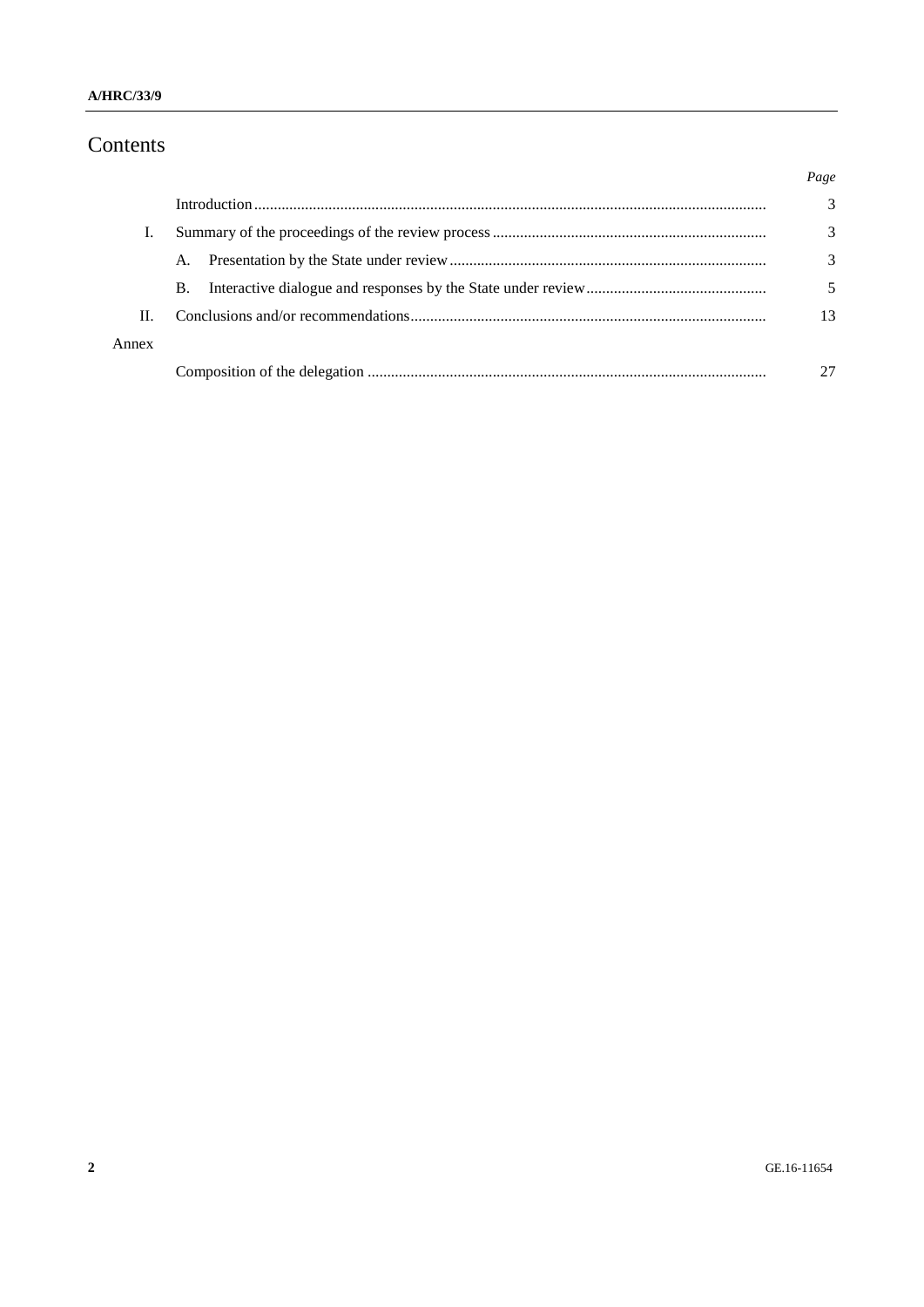# **Introduction**

1. The Working Group on the Universal Periodic Review, established in accordance with Human Rights Council resolution 5/1, held its twenty-fifth session from 2 to 13 May 2016. The review of Hungary was held at the 6th meeting on 4 May 2016. The delegation of Hungary was headed by the Minister of Justice, László Trócsányi. At its 13th meeting, held on 10 May 2016, the Working Group adopted the report on Hungary.

2. On 12 January 2016, the Human Rights Council selected the following group of rapporteurs (troika) to facilitate the review of Hungary: Nigeria, Panama and the United Kingdom of Great Britain and Northern Ireland.

3. In accordance with paragraph 15 of the annex to Human Rights Council resolution 5/1 and paragraph 5 of the annex to Council resolution 16/21, the following documents were issued for the review of Hungary:

(a) A national report submitted/written presentation made in accordance with paragraph 15 (a) (A/HRC/WG.6/25/HUN/1);

(b) A compilation prepared by the Office of the United Nations High Commissioner for Human Rights (OHCHR) in accordance with paragraph 15 (b) (A/HRC/WG.6/25/HUN/2);

(c) A summary prepared by OHCHR in accordance with paragraph 15 (c) (A/HRC/WG.6/25/HUN/3).

4. A list of questions prepared in advance by Afghanistan, Belgium, the Czech Republic, Germany, Liechtenstein, Mexico, the Netherlands, Norway, Slovenia, Spain, Sweden, Switzerland and the United Kingdom of Great Britain and Northern Ireland was transmitted to Hungary through the troika. These questions are available on the extranet of the universal periodic review.

### **I. Summary of the proceedings of the review process**

#### **A. Presentation by the State under review**

5. The Minister of Justice stated that Hungary attached particular importance to the universal periodic review mechanism and was committed to protecting and fulfilling all of its human rights international obligations.

6. The delegation recalled that, in conformity with its open invitation, Hungary had received six visits of special procedure mandate holders since its first review, had responded to all of their letters had submitted reports on time to three treaty bodies, was making every effort to submit its overdue reports and had presented, in May 2014, a midterm report on the universal periodic review, on the implementation of the recommendations received in 2011.

7. In 2012, Hungary had acceded to the Optional Protocol to the Convention against Torture and Other Cruel, Inhuman or Degrading Treatment or Punishment and, in January 2015, the office of the Commissioner for Fundamental Rights had become the National Preventive Mechanism called for in the Optional Protocol. Hungary had acceded to or was in the process of ratifying several European human rights instruments, and the Government had continued to incorporate its international obligations in its national legislation.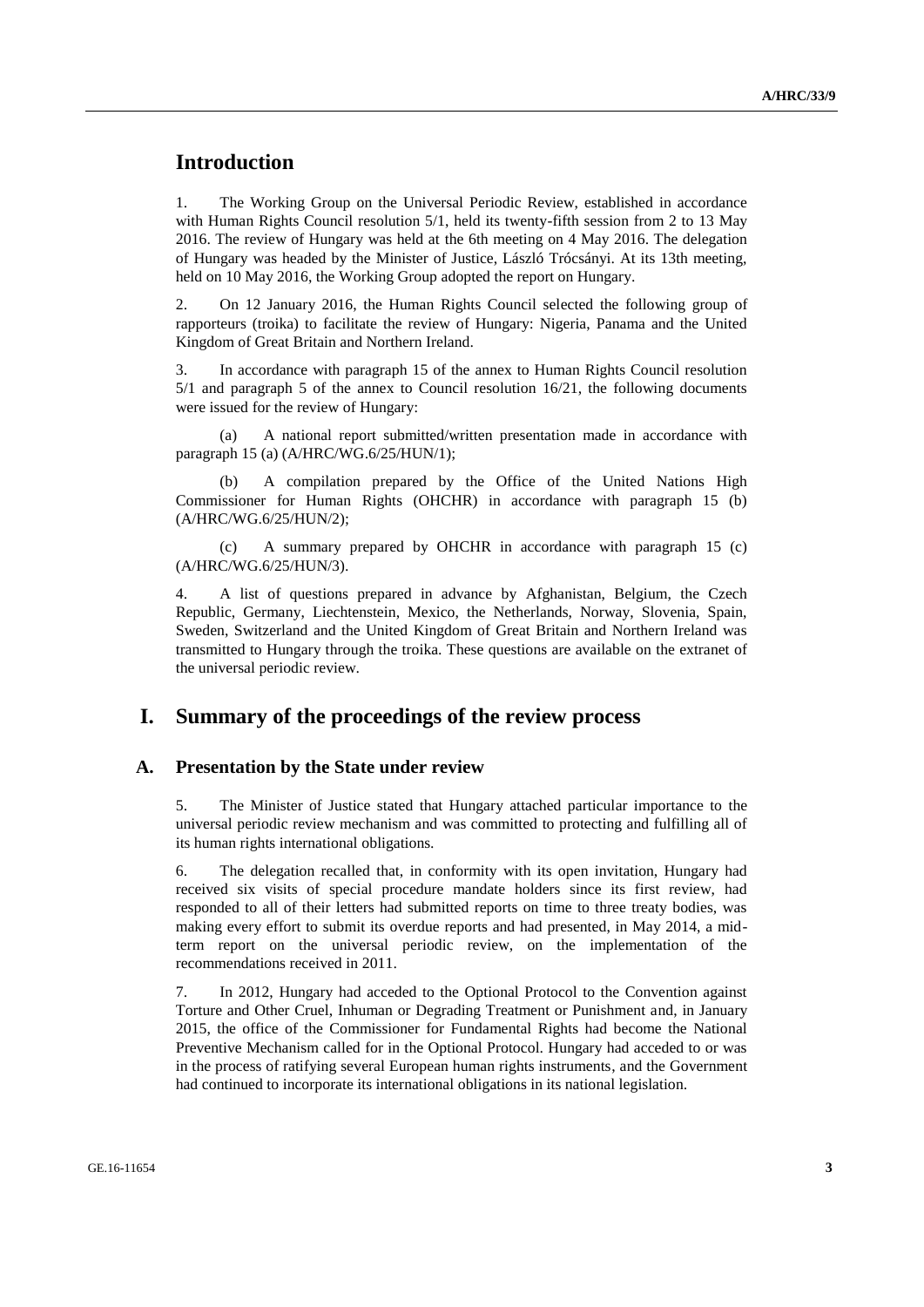8. The new Fundamental Law had come into force in January 2012, which enshrined that human rights are inalienable, interdependent and indivisible. Hungary remained a parliamentary democratic republic. Several cardinal laws requiring a qualified majority had been adopted relating to the Commissioner for Fundamental Rights, the Constitutional Court, the legal status and remuneration of judges and to such major human rights issues as freedom of information, the prosecution service, freedom of conscience and religion and the legal status of churches.

9. The national human rights institution had been strengthened and unified and, in December 2014, had received A status from the Global Alliance of National Human Rights Institutions. Furthermore, the national architecture for the protection of fundamental rights had been perfected with the establishment of the National Authority for Data Protection and Freedom of Information and by the Equal Treatment Authority.

10. One of the outcomes of the first review cycle had been the establishment in 2012 of an interministerial human rights working group with an advisory nature. The working group had established a round-table group to facilitate consultations with civil society organizations. For instance, the draft national report prepared by the Government for its second universal periodic review cycle had been circulated among the members of the round-table group for observations, which were subsequently incorporated into the final version of the report. As a signature engagement, the Government of Hungary had organized since 2008 the Budapest Human Rights Forum to diffuse knowledge and raise awareness about human rights.

11. The Government had embarked on a comprehensive reform of the penal system to bring it into line with international law. In that context, a new criminal code had entered into force in July 2013 based on four principles: efficiency, consistency, simplicity and modernity, supplemented with severity in the case of repeat offenders, and a preventative approach for first offenders.

12. The legislation on penal execution had been reviewed to, inter alia, integrate several recommendations from the European Committee for the Prevention of Torture and Inhuman or Degrading Treatment or Punishment. Furthermore, following the ruling of the European Court of Human Rights in *László Magyar v. Hungary*, the Government had authorized the possibility of revising life imprisonment sentences.

13. The delegation noted that the Ministry of Justice was in the process of amending the Law on Criminal Procedures to incorporate, among other provisions, the protection of the procedural rights of vulnerable groups and the effective regulation of covert operations and secret surveillance.

14. With regard to equality and non-discrimination, the delegation stated the new Fundamental Law contained a comprehensive definition of discrimination. And, following the concluding observations of the Committee on the Elimination of Discrimination against Women, the new Penal Code introduced a legal provision criminalizing domestic violence, including psychological violence.

15. The Government had established a policy of zero tolerance against xenophobia and racism. Anti-Semitic and Anti-Roma statements had been officially denounced by the Government and had triggered legislative revisions. For instance, the rules of procedure of Parliament concerning hate speech had been hardened and the Chair has a wider disciplinary authority, including the ability to request the exclusion of a member of parliament from a session and impose fines if he or she uses expressions against national, ethnic or religious groups or individuals. Moreover, an advisory group composed of hate crimes specialists had been established in 2012.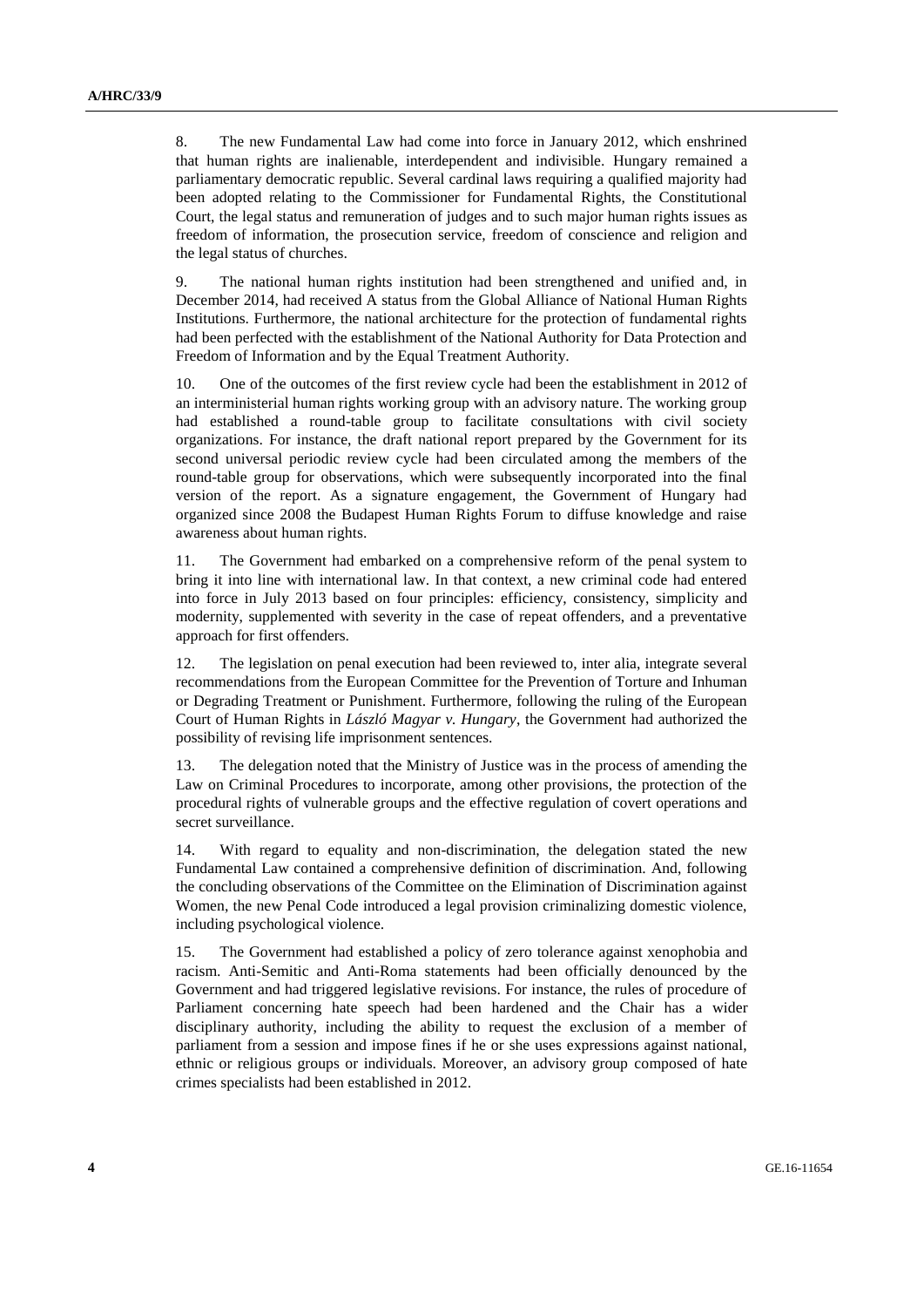16. The denial of the Holocaust (Jewish and Roma) had also been criminalized in the Penal Code, with penalties of up to three years of imprisonment.

17. The Minister of Justice acknowledged that, since 2015, Hungary had been facing, with other European countries, a migration crisis without precedent. Hungary had done its best to find a balance between the respect of humanitarian law and the protection of the national public order, which was a very complex task. It was in that context that the Government had approved several measures to strengthen the protection of borders and improve the system of asylum, in compliance with international standards.

18. In concluding, the delegation noted that several changes had been introduced in the Criminal Code to consolidate the protection against smuggling in human beings. The most recent amendments had been aimed at curbing the activities of cross-border organizations associated with the migration crisis.

#### **B. Interactive dialogue and responses by the State under review**

19. During the interactive dialogue, 86 delegations made statements. Recommendations made during the dialogue are to be found in section II of the present report.

20. Lebanon welcomed the adoption of a new Constitution and commended the interest showed by Hungary in protecting rights of ethnic communities.

21. Sweden stated that, since 2010, the ruling party had made major changes that had gradually removed checks on the executive branch.

22. Switzerland was concerned at the measures taken by Hungary limiting access to the asylum procedure.

23. Tajikistan noted the adoption of a number of laws as a basis of a national strategy for the protection and upholding of human rights.

24. Thailand noted the widespread privatization of health services and urged the Government to ensure its policy did not affect access to quality health care.

25. The former Yugoslav Republic of Macedonia welcomed the ratification of the Optional Protocol to the Convention against Torture and encouraged authorities to continue efforts to tackle disbanded organizations targeting Roma.

26. Timor-Leste welcomed the establishment of an interministerial human rights working group responsible for monitoring human rights.

27. Togo appreciated the full cooperation with special procedure mandate holders and welcomed the establishment of a national preventive mechanism.

28. Turkey remained concerned about the living and detention conditions of refugees, asylum seekers and migrants and underlined the importance of combating human trafficking.

29. Ukraine commended the adoption of the new Constitution and human rights strategies, including on social equality of men and women.

30. The United Arab Emirates welcomed measures to protect minorities from hate crimes and to combat incitement to religious hatred.

31. The United Kingdom of Great Britain and Northern Ireland encouraged Hungary to ensure that implementation of new measures contribute to greater transparency.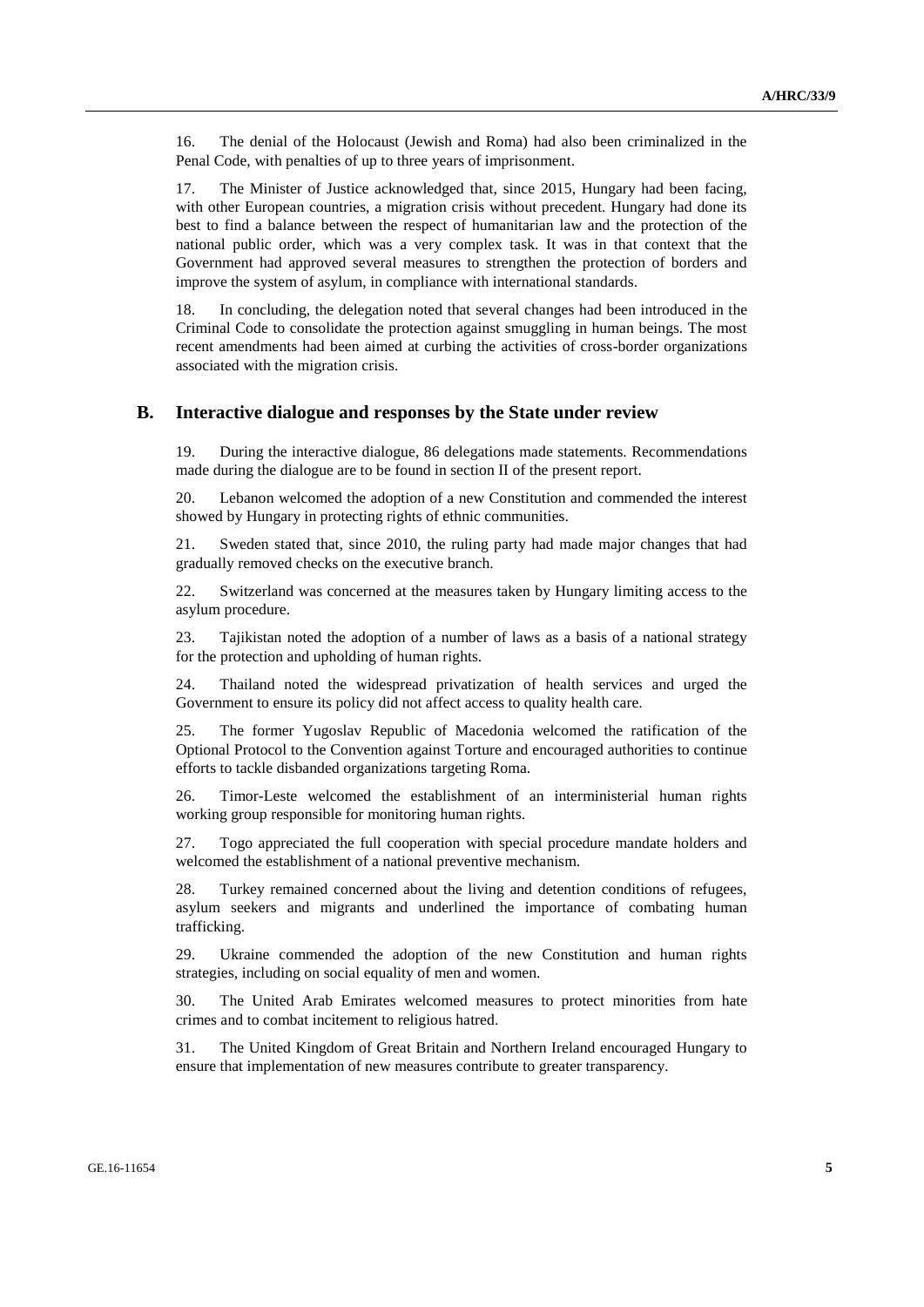32. The United States of America was deeply concerned that the Government of Hungary had taken steps that had eroded checks and balances and centralized executive power.

33. Uruguay welcomed the adoption of the new Constitution in 2012, and steps taken on integrating minorities, although challenges persisted.

34. Albania commended Hungary on the adoption of a specific legal provision in line with the concluding observations of the Committee on the Elimination of Discrimination against Women concerning domestic violence.

35. The Philippines expressed concern about reported violation of human rights of migrants and called for international assistance to be given to Hungary.

36. Argentina noted actions taken to end domestic violence and encouraged Hungary to continue adopting measures for this purpose.

37. Australia welcomed the establishment of the Commissioner for Fundamental Rights and encouraged Hungary to continue supporting it.

38. Austria expressed concern about allegations of undue government interference with political media coverage and lack of an effective strategy to counter the increase recourse to hate speech in Hungary.

39. Azerbaijan welcomed the accession to the Optional Protocol to the Convention against Torture and appreciated the work done by Hungary in implementing social protection programmes for victims of trafficking.

40. Bahrain commended the intention of Hungary to criminalize domestic violence but was concerned that there had been no similar condemnation of other forms of violence.

41. Bangladesh expressed concern that the current level of official development assistance (ODA) remained low in Hungary despite the efforts to increase ODA contributions.

42. Belarus was satisfied by the adoption of a national strategy on human trafficking and the implementation of youth-oriented preventive programmes.

43. Belgium commended Hungary for the measures it had taken to fight discrimination against women and noted that several reports had mentioned that patriarchal attitudes and stereotypes persisted in Hungarian society.

44. Bosnia and Herzegovina welcomed the ratification of the Optional Protocol to the Convention against Torture and expressed concern over constant low representation of women in decision-making processes.

45. The delegation stated that, on the independence of the Constitutional Court and the judiciary, new laws had been enacted that were being reviewed with the representatives of the European Commission. It stated that the Court had very similar rights to the rights of the German Constitutional Court and that, since 2012, in more than 100 cases, the Court had declared some of the laws it had examined to be unconstitutional and overruled some judicial decisions. That had proved that the Constitutional Court was a real and genuine controller of the legislative and executive branches in Hungary. The delegation underscored the independence of the Court.

46. Regarding the administration of the judiciary, a new system had been created in which the National Office for the Judiciary and the National Council of Justice were jointly overviewing and supervising the judicial branch, which demonstrated the absolute independence of the judicial branch.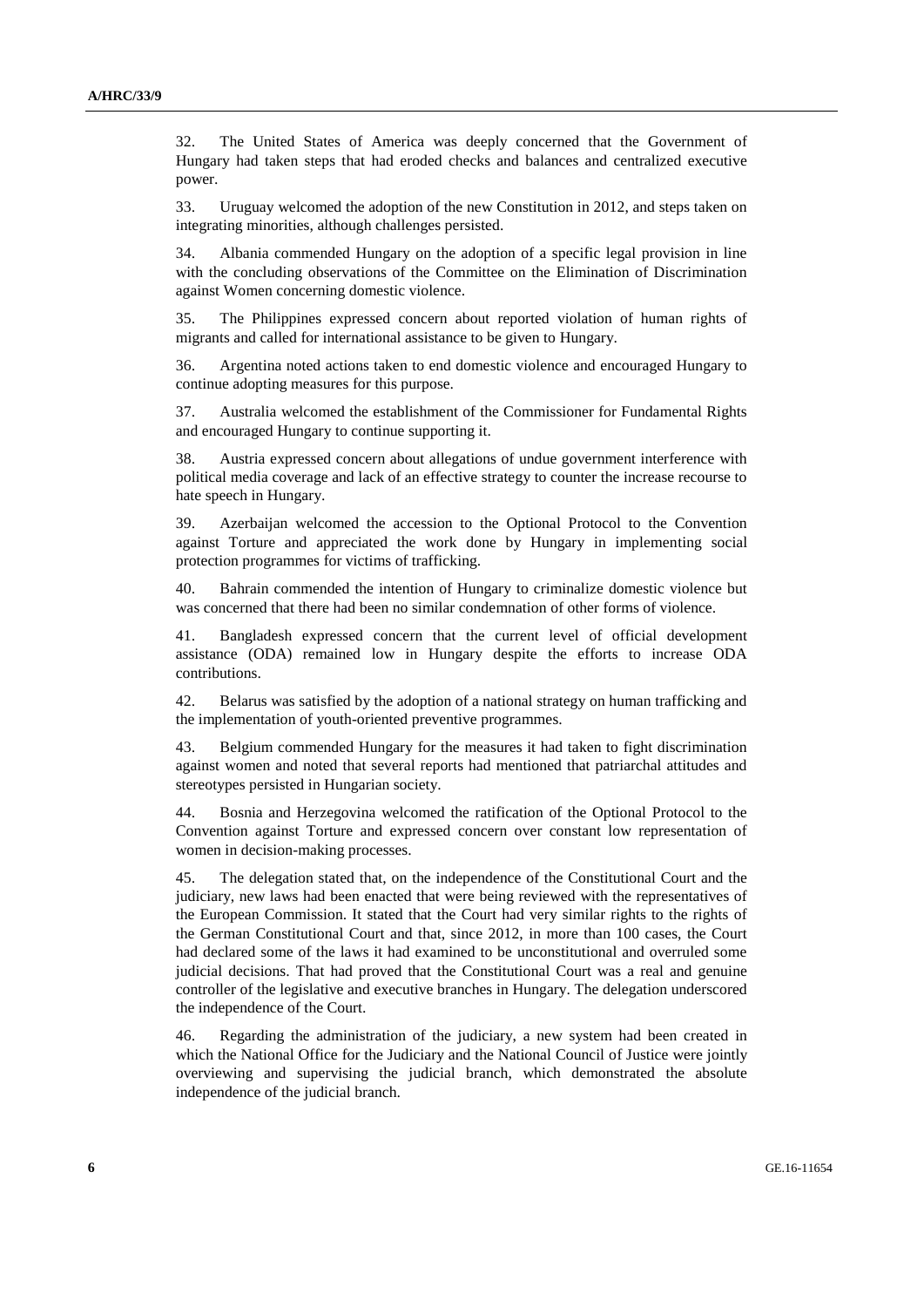47. The delegation highlighted that access to public data was rarely rejected — only if there was a national security issue — otherwise data had to be provided. It stressed that, from the point of view of checks and balances concerning the independence of the judiciary and access to public data, Hungary was very transparent.

48. The delegation underscored that, in the context of migration, there was a joint responsibility of the international community, so a solution should be found where all the parties were partners. According to the Fundamental Law of Hungary, the right of asylum was provided to all asylum seekers. Hungary was the only country that registered over 200,000 people at its borders. The Hungarian public administration system was willing to handle those asylum applications. However, the majority of the asylum seekers had actually left the country shortly after applying for asylum. Hungary had not closed its borders per se, but, in order to protect the external borders of the Schengen area, it had established transit zones, within which asylum claimants could enter Hungary, provided their claim had been accepted.

49. The delegation reported that vulnerable groups had always been allowed entry. It pointed out that, in the transit zones, the Hungarian Red Cross and non-governmental organizations had been present, having received financial support from the Government to make sure that those refugees would be taken care of. In the transit zones, accommodation, medical care and catering had been provided. Hungary operated open reception centres. The delegation underscored that, for the implementation of asylum detention, there had been detention centres, not prisons, and that detention had only applied as a last resort (1.35 per cent of asylum seekers had actually been held in detention centres in 2015). The delegation mentioned there was room for improvement. It explained that old international legal frameworks had often been not easy to comply with; therefore, Hungary had been a very active party in various debates concerning the future legal framework and regulation on migrants.

50. Botswana noted measures to combat domestic violence and expressed concern about reports of continued discrimination of women belonging to national minorities.

51. Brazil was concerned with reports on denial of asylum applications after the adoption of a new law stipulating a list of safe countries.

52. Bulgaria appreciated the establishment of the office of the Ombudsman and the creation of an interministerial human rights working group.

53. Canada remained concerned at reports of intimidation and reprisals against human rights defenders.

54. Chad welcomed the adoption of a new Constitution and the establishment of a working group on human rights.

55. Chile appreciated the efforts made by Hungary in fighting discrimination against Roma and highlighted the National Strategy to promote gender equality.

56. China noted the measures taken by Hungary in protecting minorities and promoting social inclusion.

57. Colombia noted the measures adopted by Hungary to prevent and combat human trafficking and discrimination against women.

58. Croatia commended campaign for children, parents and teachers to promote responsible Internet use for children, aiming to tackle the protection of personal data and the prevention of cyberbullying.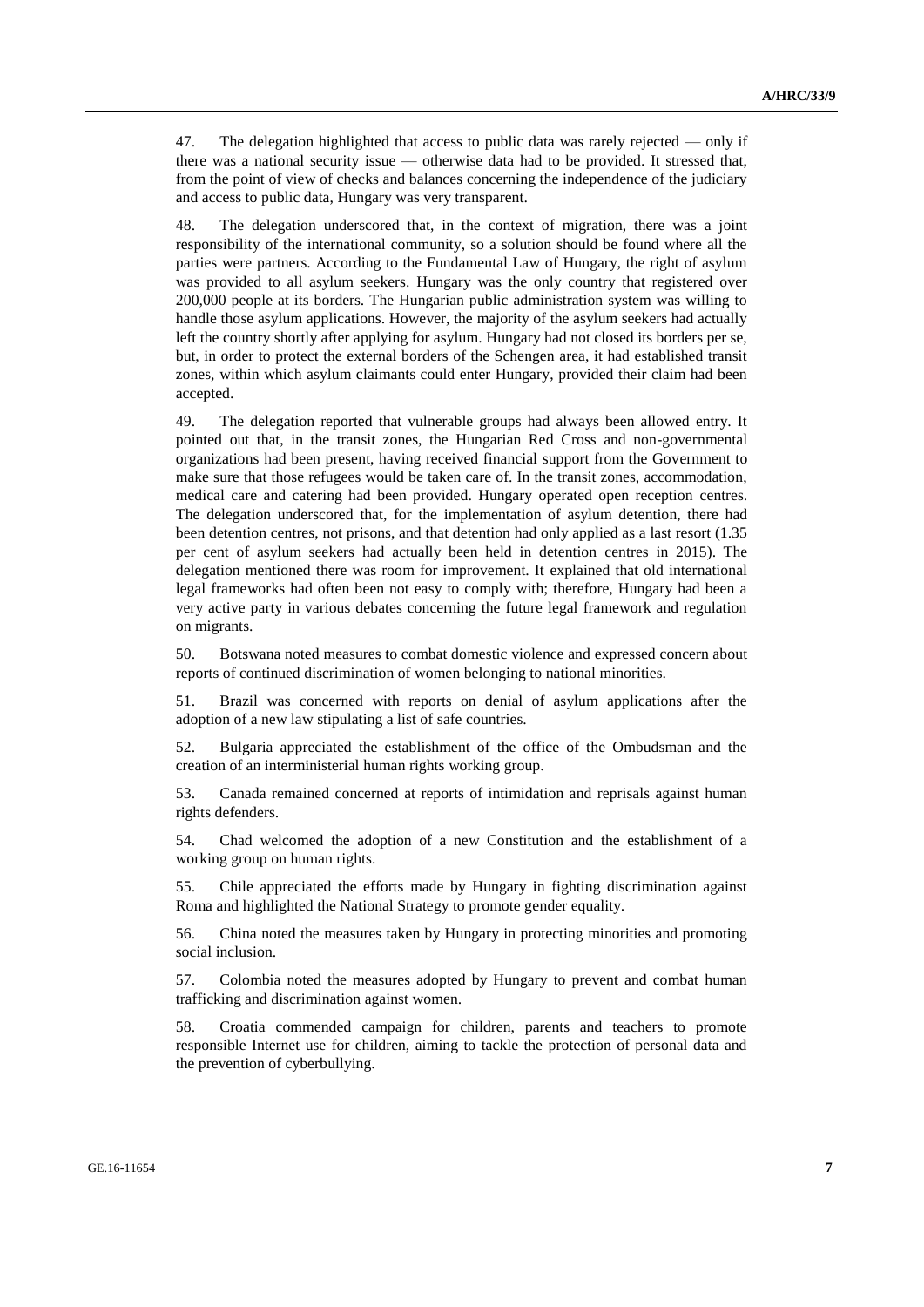59. Cuba welcomed measures towards the equal rights of persons with disabilities and noted problems concerning racism, intolerance and hate speech across the political spectrum.

60. The Czech Republic thanked the delegation for its informative presentation.

61. Ecuador was concerned about gender discrimination and mistreatment by security agents against Roma, national minorities and non-citizens, including children.

62. Egypt welcomed, inter alia, strengthened guarantees of judicial independence and support for further independence and effectiveness of the national human rights institution.

63. Ethiopia commended the delegation for the annual Budapest Human Rights Forum and the commitment of the Government in establishing an interministerial working group.

64. Finland emphasized the importance of guaranteeing the right to equal education for Roma children. It expressed concern that Hungary was constructing a system in which the majority of refugees would be denied access to the territory of the European Union as a result of automatic rejections of asylum applications at the border.

65. France welcomed the Hungarian delegation and made recommendations.

66. Georgia commended Hungary for ratifying the Optional Protocol to the Convention against Torture and for the establishment of a national preventive mechanism.

67. While seeing persisting shortcomings in Hungary, Germany welcomed the ratification of the Optional Protocol to the Convention against Torture and of the Firearms Protocol.

68. Ghana noted the adoption of a new Constitution providing a comprehensive legislative framework, which demonstrated the commitment to implement its international obligations.

69. Greece welcomed the progress made by Hungary in the field of human rights since its first review, particularly the ratification of the Optional Protocol to the Convention against Torture.

70. Guatemala acknowledged the progress made by Hungary in strengthening human rights through national strategies in a number or areas.

71. The Holy See welcomed measures taken to prevent and combat trafficking in persons and commended the endeavours to enhance the social security of families.

72. Honduras welcomed the endorsement of the National Strategy against human trafficking 2013-2016, the law on detention of victims of trafficking and the ratification of the Optional Protocol to the Convention against Torture.

73. Iceland deeply regretted recent amendments to the Hungarian Criminal Code that made it an offence to enter the country through the border fence. It was also concerned at the persistence of xenophobic attitudes and hate crimes towards Roma.

74. On hate speech, the delegation asserted that, until 1989, the country had been governed by a communist dictatorship under which people had no chance to express themselves freely and, at the time of the change of regime, a decision had been made to introduce a very wide definition of the freedom of expression. It was almost an absolute right, so there was only a very limited area of limitation. Various legal acts had dealt with this issue, but the Constitutional Court exercised its criticism in connection with the limitation of the freedom of expression. Nevertheless, in 2011, when the new Fundamental Law was adopted, a very important principle had been included, which was the principle of the dignity of communities. Consequently, when freedom of expression was exercised it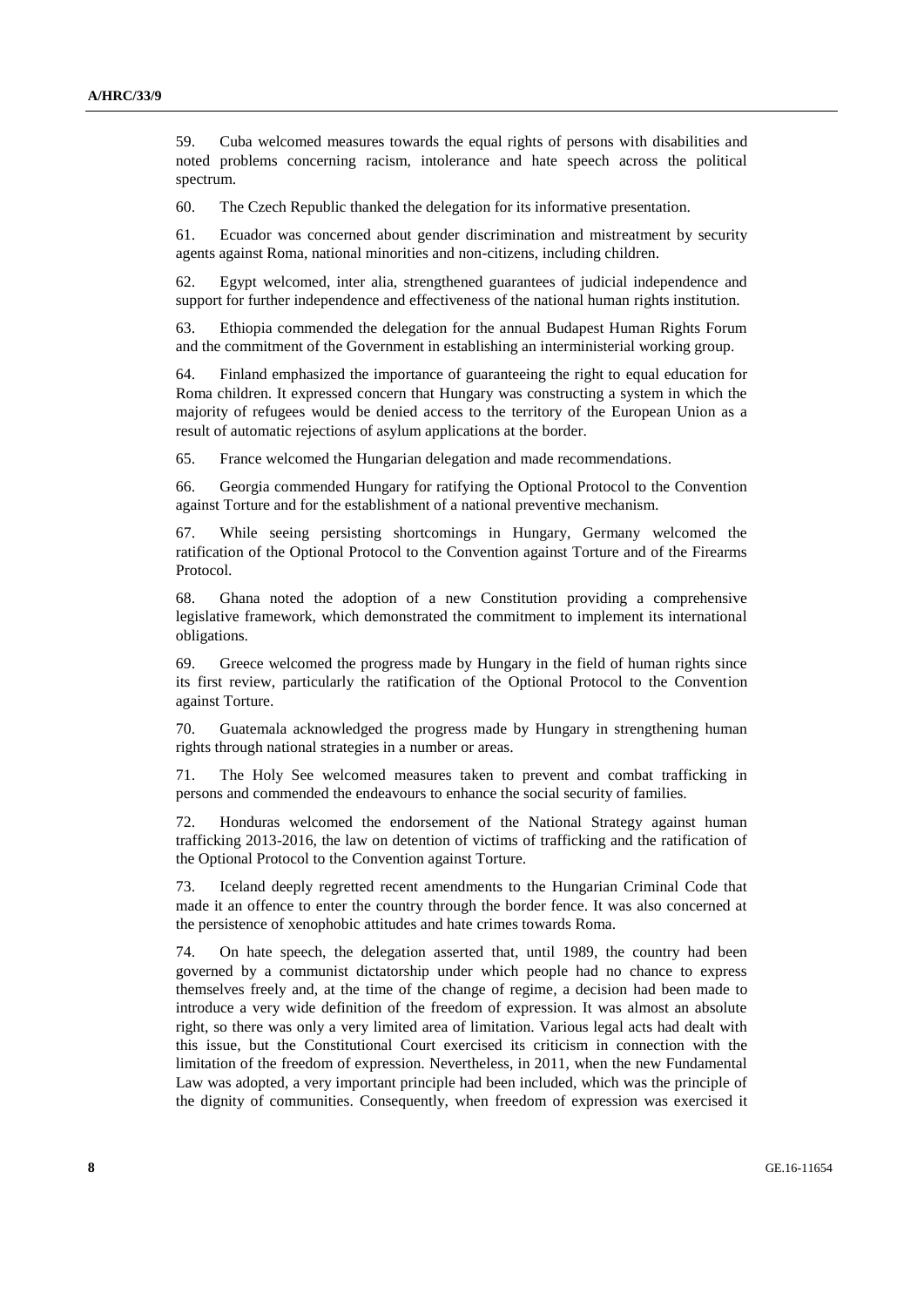could never harm the dignity of any community, giving the chance to fight against hate speech.

75. The new Civil Code of 2014 entitles any member of a community to enforce his personality rights in the event of a false and malicious statement made in public at large for being part of the Hungarian nation or of a national, ethnic, racial or religious group. The application of the Criminal Code was the *ultima ratio*, but racism-motivated hate speech needed to be combated. The delegation noted that, after the adoption of the new Fundamental Law, an act regarding paramilitary organizations had also been adopted that made it a criminal offence to organize other people against a particular community. The delegation considered that civil society could also operate as a sort of alarm system, with the support from the Government to do so.

76. On the migration issue, the delegation explained that — while taking into account the 1951 Convention relating to the Status of Refugees — according the Schengen agreement, any irregular migrant could be sanctioned. In that regard, the issue of safe third countries should be taken into account, and Hungary considered Serbia to be a safe country because the lives of individuals were not at risk there. The delegation also explained it was very difficult to control people coming through the green border and that was why transit zones had been established where people could enter its territories in a regular way. All the applications and procedures had been launched in connection with those who had entered Hungarian territories through the transit zones, while medical help and legal assistance had been provided.

77. The delegation indicated that efforts against human smugglers were of major importance, as was the criminalization of acts in connection to human smuggling, referring to stories about people dying in trucks. It expressed its intention to cooperate with the Office of the Unite Nations High Commissioner for Refugees and to address the situation of children and unaccompanied minors.

78. The delegation asserted that religious diversity and religious tolerance had a long tradition in Hungary. There was no prejudice against Islam in Hungary and such acts had no historical context. In Hungary, over 1,000 Muslim university students received a State grant, enjoyed absolute protection and experienced the tolerant side of Hungarian society on a daily basis. The delegation stated that Hungary was home to the third largest Jewish community in the European Union.

79. The delegation stated that Hungary was very diverse regarding ethnic and national minorities, 13 of which were registered as having the right of self-governance. In 2011, during its presidency of the European Union, Hungary initiated the European Roma Strategy, which continued through the Hungarian National Social Inclusion Strategy and aimed to ensure that, in the areas such as education, housing and health care, the Roma minority was supported in order to be a fully integrated group in Hungarian society. Hungary was against segregation, and the delegation pointed out that, in 2014, a mediumterm strategy had been established to combat segregation and integrate Roma into mainstream society, including measures concerning early school-leaving and school dropouts.

80. The Government considered policy concerning the family, women and the protection of children as one integral issue. Women were enabled to reintegrate into the labour force after giving birth. Although there were no female ministers in the Government, there were several female State Secretaries and many women working in senior positions in the governmental and non-governmental sectors.

81. Full protection to the rights of children was provided and the Ombudsman had a very unique set of tools. The office of the representative for children's rights had been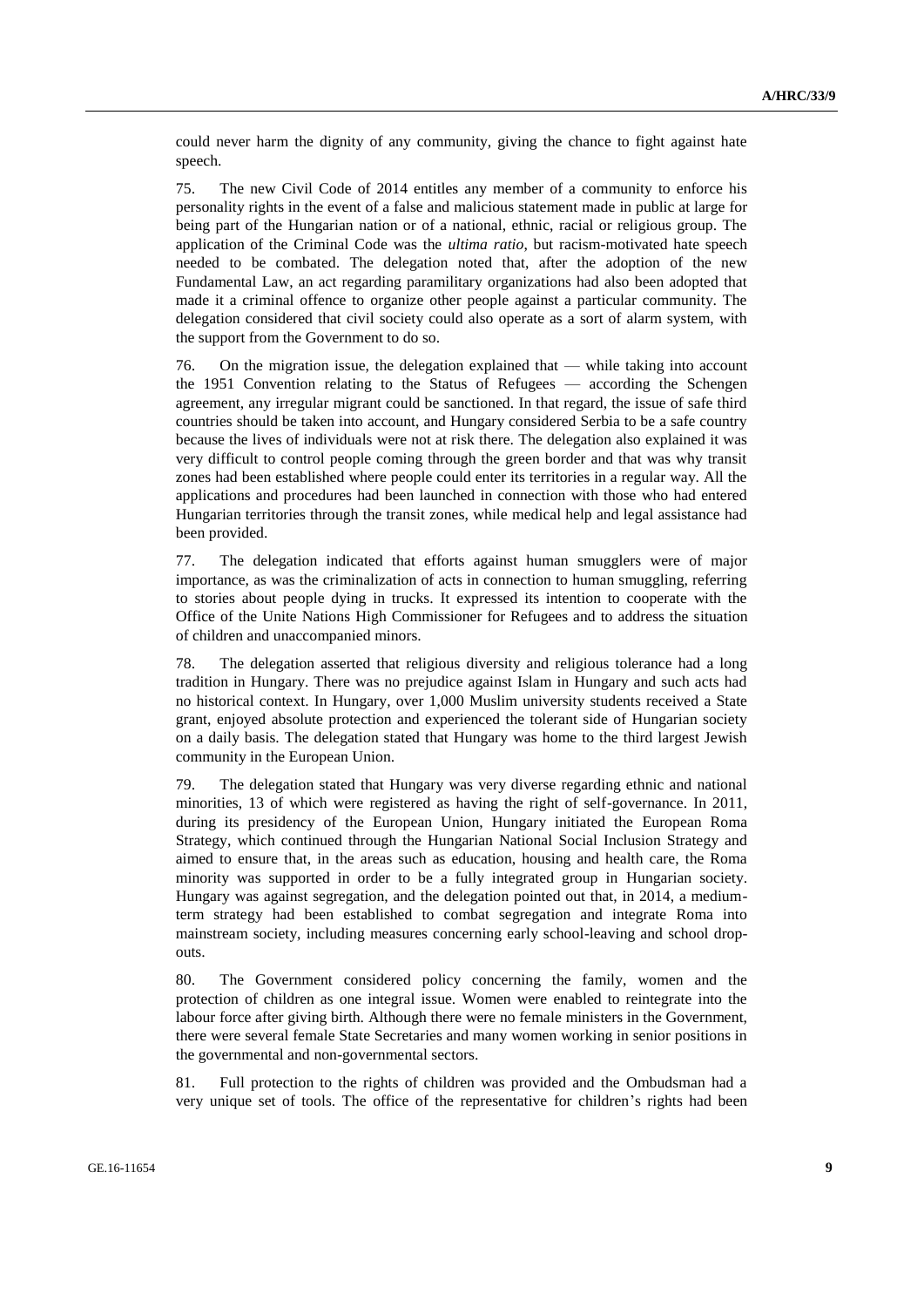created, which could be contacted directly by children and had the right to intervene in educational institutions and the education system.

82. Regarding violence against women, the delegation recalled that new crisis centres had been created to support victims and considered it a very important task to ratify the Council of Europe Convention on Preventing and Combating Violence against Women and Domestic Violence (the Istanbul Convention).

83. India noted with concern that the amendment to the Law on Freedom of Information had undermined the right to information in Hungary.

84. Indonesia appreciated the adoption of a new Constitution on fundamental human rights and the establishment of the interministerial human rights working group.

85. The Islamic Republic of Iran thanked Hungary for the statement delivered on the human rights achievements since the first review cycle.

86. Iraq called upon Hungary to continue efforts undertaken to develop care programmes targeting children and the elderly and to continue combating racism and hate crimes.

87. Ireland noted with concern the introduction of increasingly restrictive regulations on accreditation and funding of civil society organizations. It was concerned about reports of threats and harassment of human rights defenders in Hungary.

88. Italy welcomed the creation of the subcommittee on women's dignity as an important step in combating violence against women in Hungary.

89. Japan was concerned at reports that the media had been subjected to restrictions and political interference under the new Media Act and welcomed revisions to that Act.

90. Kazakhstan welcomed the comprehensive criminal law reform, the ratification of the Optional Protocol to the Convention against Torture and the strengthening of the Ombudsperson system.

91. The Lao People's Democratic Republic welcomed efforts to implement the recommendations accepted during the previous review cycle and commended Hungary for the adoption of the new Constitution.

92. Latvia was alarmed by some of the preliminary observations of the Special Rapporteur on the situation of human rights defenders in Hungary.

93. The State of Palestine welcomed a number of positive results that had been achieved by Hungary in ensuring the rights and equal opportunities for persons with disabilities.

94. Libya noted with deep satisfaction the progress that had been achieved by Hungary since the first review cycle.

95. Lithuania commended steps towards combating hate crimes by adopting new legislation that criminalizes the violation of dignity of any national, ethnic, racial or religious community.

96. Malaysia noted advances in human rights protection and stated that additional focus could be given in areas such as gender equality, combating racial discrimination and the rights of migrants.

97. Maldives appreciated the midterm report that had been submitted by Hungary and encouraged it to take a human rights-based approach in dealing with refugees.

98. Mexico acknowledged the efforts that had been made by Hungary to increase the well-being of persons with disabilities and the recent adoption of a strategy to provide alternatives to the institutionalization of persons with mental disabilities.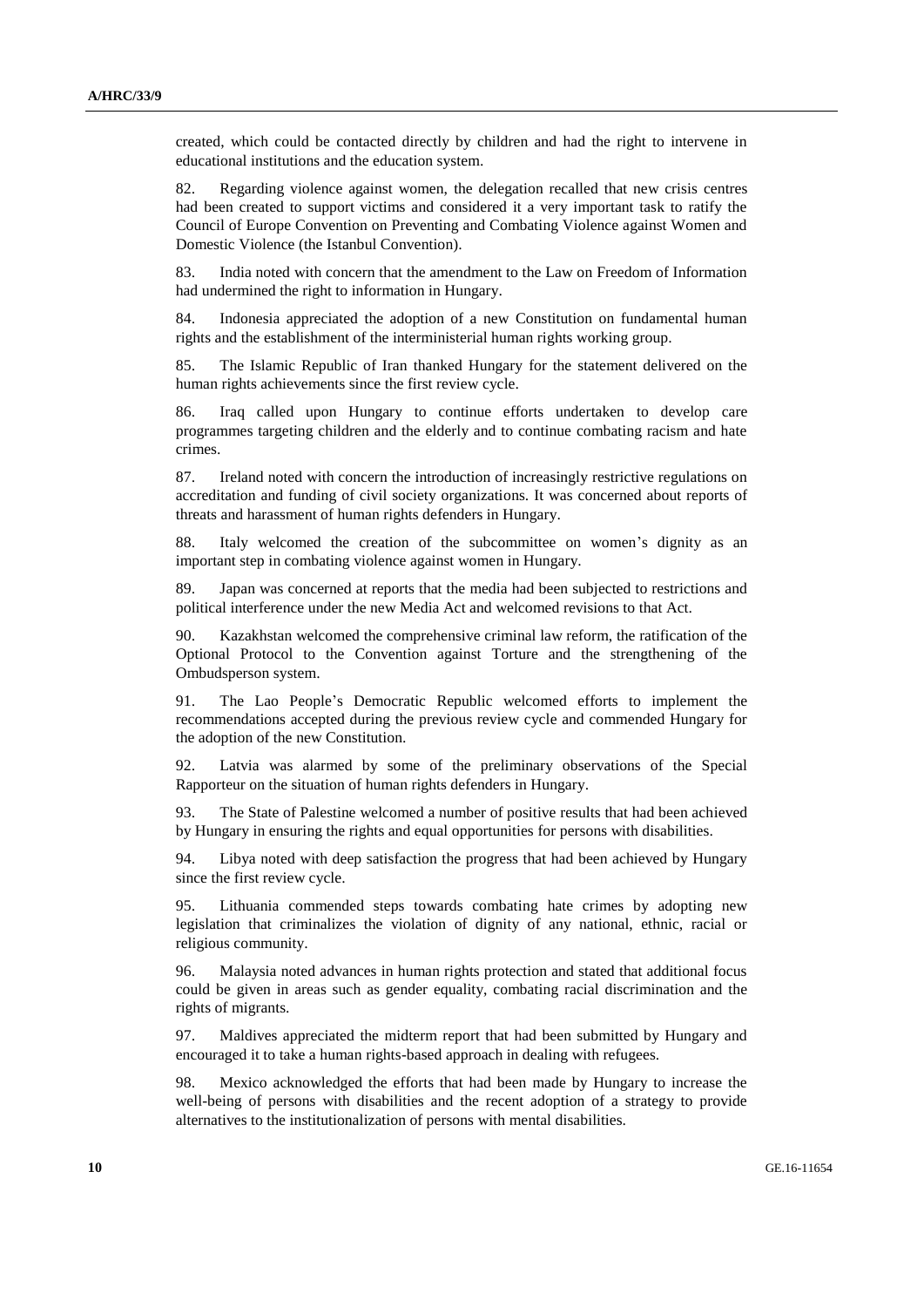99. Mongolia underscored the strengthening by Hungary of the Constitutional Court and Ombudsman system, in connection with the new Constitution.

100. Montenegro noted the concerns of the Committee on the Elimination of Discrimination against Women regarding women belonging to minorities, who had been the subject of discrimination and ill-treatment by Hungarian law enforcement officials.

101. Morocco commended Hungary for the adoption of a new Constitution, which includes new legislative texts, and for acceding to the Optional Protocol to the Convention against Torture.

102. Namibia noted the establishment of the subcommittee on women's dignity with security of women and combating domestic violence as priority tasks.

103. The delegation stated that Hungary had a very diverse media that was in the majority of cases privately owned, and that an independent media authority was in place. In 2010, a new Media Act had been adopted and, as a result of negotiations and consultations with the Council of Europe and the European Commission, the Act had been amended in 2012. In 2015, the Act had been reviewed by the European Commission, which had come to the conclusion that some positive steps had been taken since 2011. Regarding the Media Council, its members were elected and appointed by Parliament and their mandate lasted for one parliamentary cycle.

104. Sanctions could be applied, for example, in the case where a minor is harassed on a media organ, or in the case of hate speech, or if the media is unbalanced. The delegation considered the Media Act to be in compliance with international standards, but acknowledged that that was open to discussion.

105. On the relationship with non-governmental organizations and civil society, the delegation indicated that civil society played a crucial role in public life and in the justification of public decisions. Civil society had room for criticizing the Government. The delegation underscored that the Government evaluated these critical comments and it encouraged dialogue, recalling the human rights working group, where various round-table discussions had been carried out. The delegation believed that, in the legislative procedure, non-governmental organizations had the chance to deliver their opinions.

106. The International Criminal Court was of major importance to Hungary, as it had been one of the countries that supported and ratified its Rome Statute.

107. In certain areas, addressing segregation represented a larger challenge for which it was important to adopt finely tuned measures, including collaboration with Roma organizations and churches.

108. According to the new Fundamental Law, Hungary had a new principle on persons with disabilities providing protection for their independent living. The delegation recalled the amendment of the Civil Code, which reinforced the rights of persons with disabilities. The Convention on the Rights of Persons with Disabilities would be implemented with the best possible effort.

109. It was important to address issues relating to the lesbian, gay, bisexual and transgender community in the context of hate speech, in order to criminalize such acts against lesbian, gay, bisexual and transgender persons. The delegation considered Hungary to be in the middle ground in terms of acknowledging the rights of lesbian, gay, bisexual and transgender persons.

110. The Netherlands noted there was room for improvement on prohibiting domestic violence and marital rape and encouraged Hungary to undertake further action towards free media laws.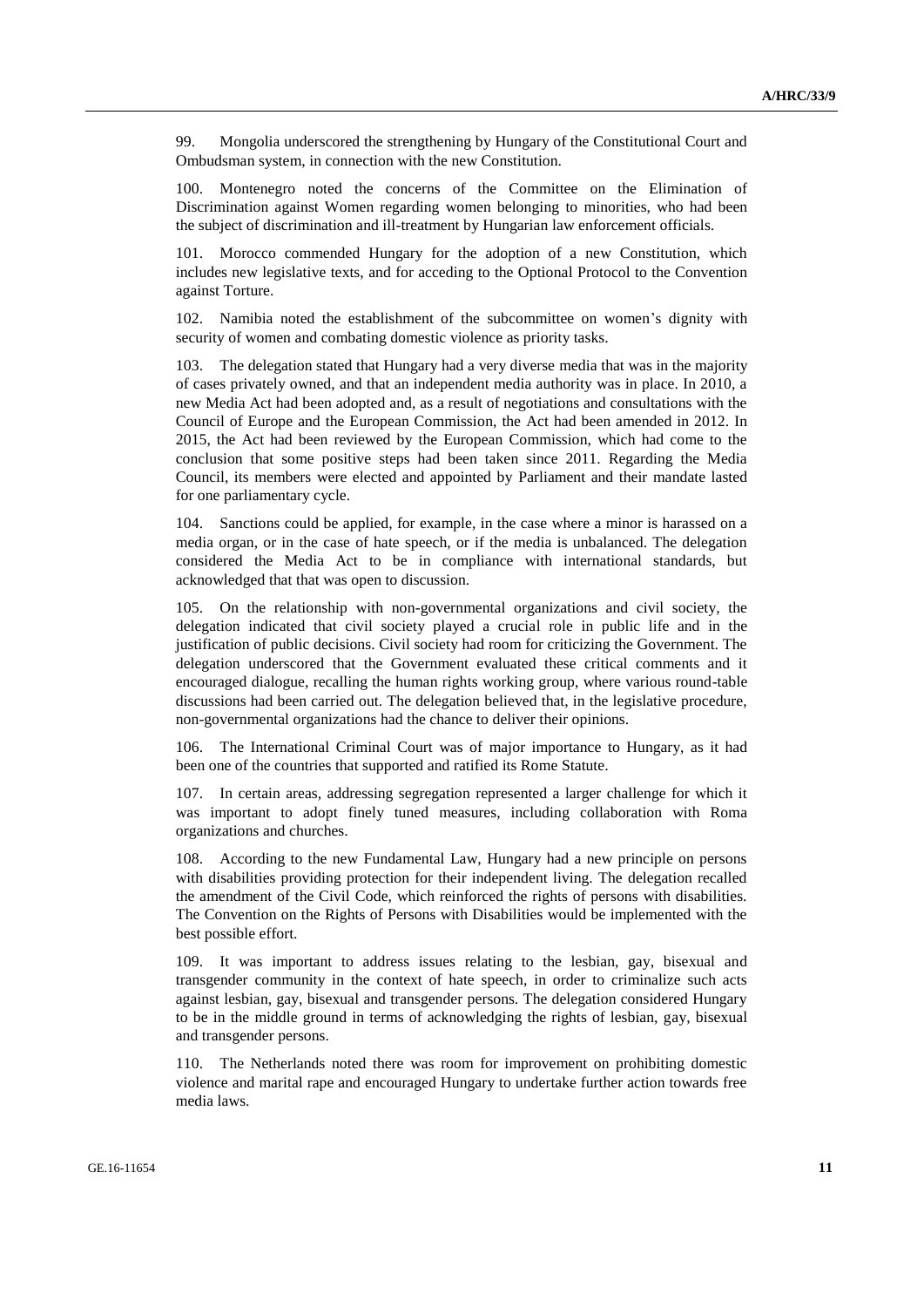111. Nigeria commended the efforts concerning Roma and on extreme poverty and expressed concern about the alleged disproportionate use of force against migrants and refugees.

112. Norway acknowledged the efforts to combat hate speech and hate crime.

113. Pakistan commended recent legislations and the cooperation with the Council and treaty bodies and expressed hope that an appropriate response would be made regarding the migrant and refugee crisis.

114. Peru expressed its appreciation to Hungary for the measures taken to improve the socioeconomic conditions of families.

115. Algeria welcomed the organization since 2008 of a forum on human rights in Budapest and invited Hungary to consider ratifying the International Convention on the Protection of the Rights of All Migrant Workers and Members of Their Families.

116. Poland commended Hungary for upholding its standing invitation to special procedure mandate holders.

117. Slovenia noted the positive impact of the Budapest human rights forum, welcomed steps to promote the rights of the Slovenian minority and inquired about the implementation of the recommendations of the Committee on the Elimination of Discrimination against Women.

118. The Republic of Korea noted the improved human rights infrastructure and protection of vulnerable groups resulting from the follow-up to the previous review cycle.

119. The Republic of Moldova commended the creation of the Ombudsman and enhancement of child-friendly administration of justice and expressed concern about the lowered age of criminal responsibility.

120. Romania expressed appreciation for the measures taken by Hungary to protect the rights of persons of national minorities.

121. The Russian Federation welcomed the efforts made by Hungary in implementing the second action plan for the period 2015-2017 aimed at improving the conditions of people living in extreme poverty.

122. Senegal welcomed the restructuring of the Constitutional Court and the creation of the Republic Mediator.

123. Sierra Leone encouraged Hungary to raise the age of criminal responsibility and urged it to maintain a more humane asylum-seeking process.

124. Portugal welcomed the ratification of the Optional Protocol to the Convention against Torture and the significant steps towards gender equality and commended it on the establishment of the interministerial human rights working group.

125. South Africa expressed concern about continued discrimination against women of ethnic minorities.

126. Spain recognized the adoption of legislation to tackle more effectively gender violence and welcomed the involvement of Hungary in the integration of persons with disabilities in the labour market.

127. The delegation of Hungary welcomed the recommendations and contributions, underscoring the importance it gave to cooperation with the United Nations and the Human Rights Council. It highlighted its commitment to the promotion of human rights and expressed its will to apply for membership of the Human Rights Council for the period 2017-2019. It stated that it would take home all of the recommendations and contributions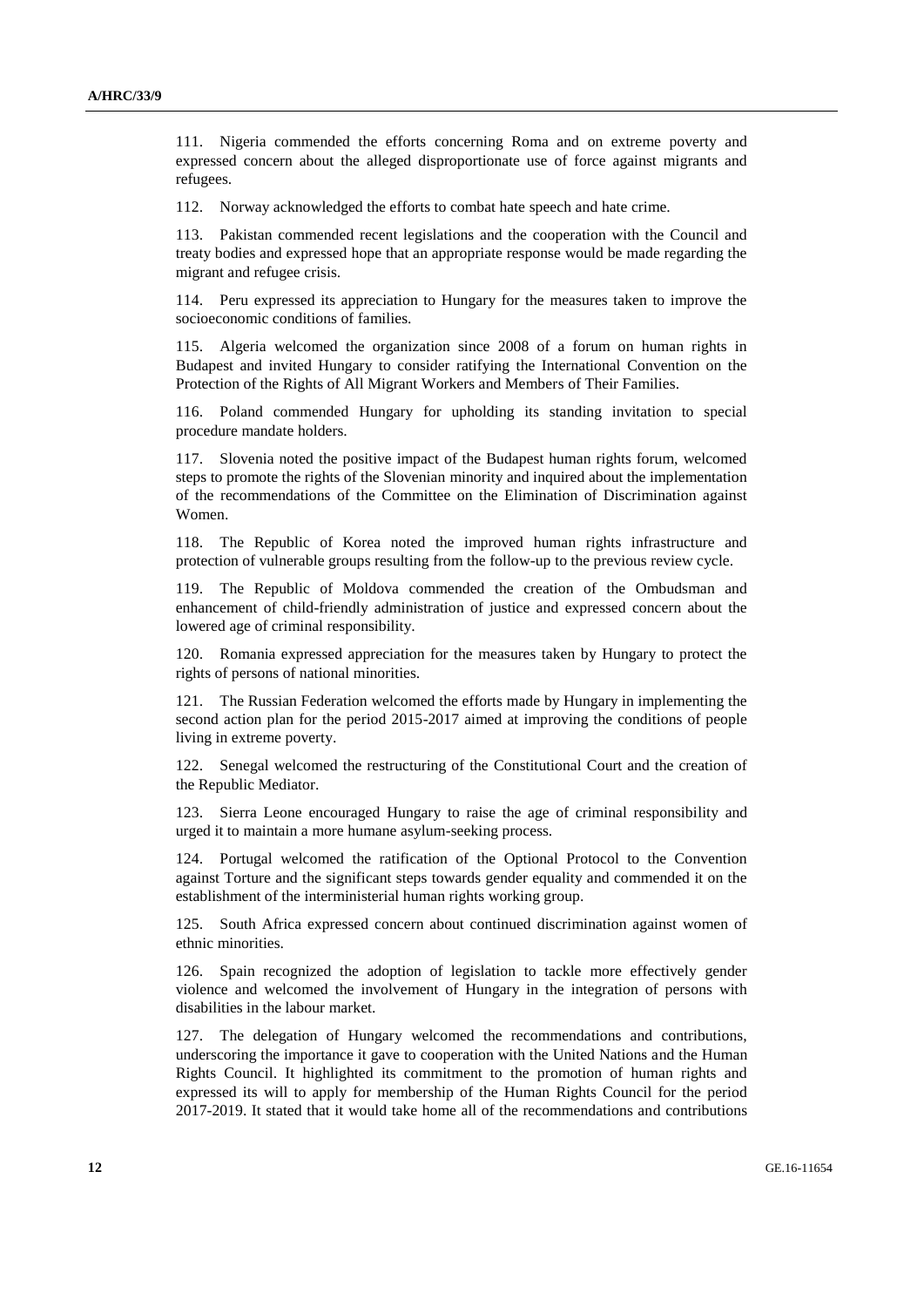and would inform the Working Group on the Universal Periodic Review of those recommendations it could support. The delegation stated that human rights mechanisms always had room for improvement and Hungary would try to implement its pending obligations.

# **II. Conclusions and/or recommendations**

128. **The recommendations formulated during the interactive dialogue/listed below will be examined by Hungary, which will provide responses in due time, but no later than the thirty-third session of the Human Rights Council, in September 2016:**

128.1 **Widen the scope of international obligations through accession to the remaining international treaties, such as the International Convention on the Protection of the Rights of All Migrant Workers and Members of Their Families, the International Convention for the Protection of All Persons from Enforced Disappearance, the Optional Protocol to the Convention on the Rights of the Child on a communications procedure and the Optional Protocol to the International Covenant on Economic, Social and Cultural Rights (Albania);**

128.2 **Consider ratifying the International Convention on the Protection of the Rights of All Migrant Workers and Members of Their Families, the International Labour Organization (ILO) Domestic Workers Convention, 2011 (No. 189), and the Optional Protocol to the Convention on the Rights of the Child on a communications procedure (Philippines);**

128.3 **Accept the competence of the Committee on Enforced Disappearances, in conformity with Articles 31 and 32 of the International Convention for the Protection of All Persons from Enforced Disappearance (France);**

128.4 **Consider ratifying the International Convention for the Protection of All Persons from Enforced Disappearance, the Optional Protocol to the Covenant on Economic, Social and Cultural Rights and the International Convention on the Protection of the Rights of All Migrant Workers and Members of Their Families (Ghana);**

128.5 **Become party to the International Convention on the Protection of the Rights of All Migrant Workers and Members of Their Families, the Rome Statute of the International Criminal Court, the Conventions on the refugees and stateless persons, the ILO Indigenous and Tribal Peoples Convention, 1989 (No. 169) and the Convention against Discrimination in Education (Honduras);**

128.6 **Ratify the Council of Europe Convention on Preventing and Combating Violence against Women and Domestic Violence (Italy) (Montenegro) (Netherlands) (Turkey) (Belgium);**

128.7 **Withdraw its reservation on pertinent articles of the International Convention on the Elimination of All Forms of Racial Discrimination, the International Covenant on Economic, Social and Cultural Rights, the International Covenant on Civil and Political Rights and the Optional Protocol to the Convention on the Rights of the Child on the involvement of children in armed conflict (South Africa);**

<sup>\*\*</sup> The conclusions and recommendations have not been edited.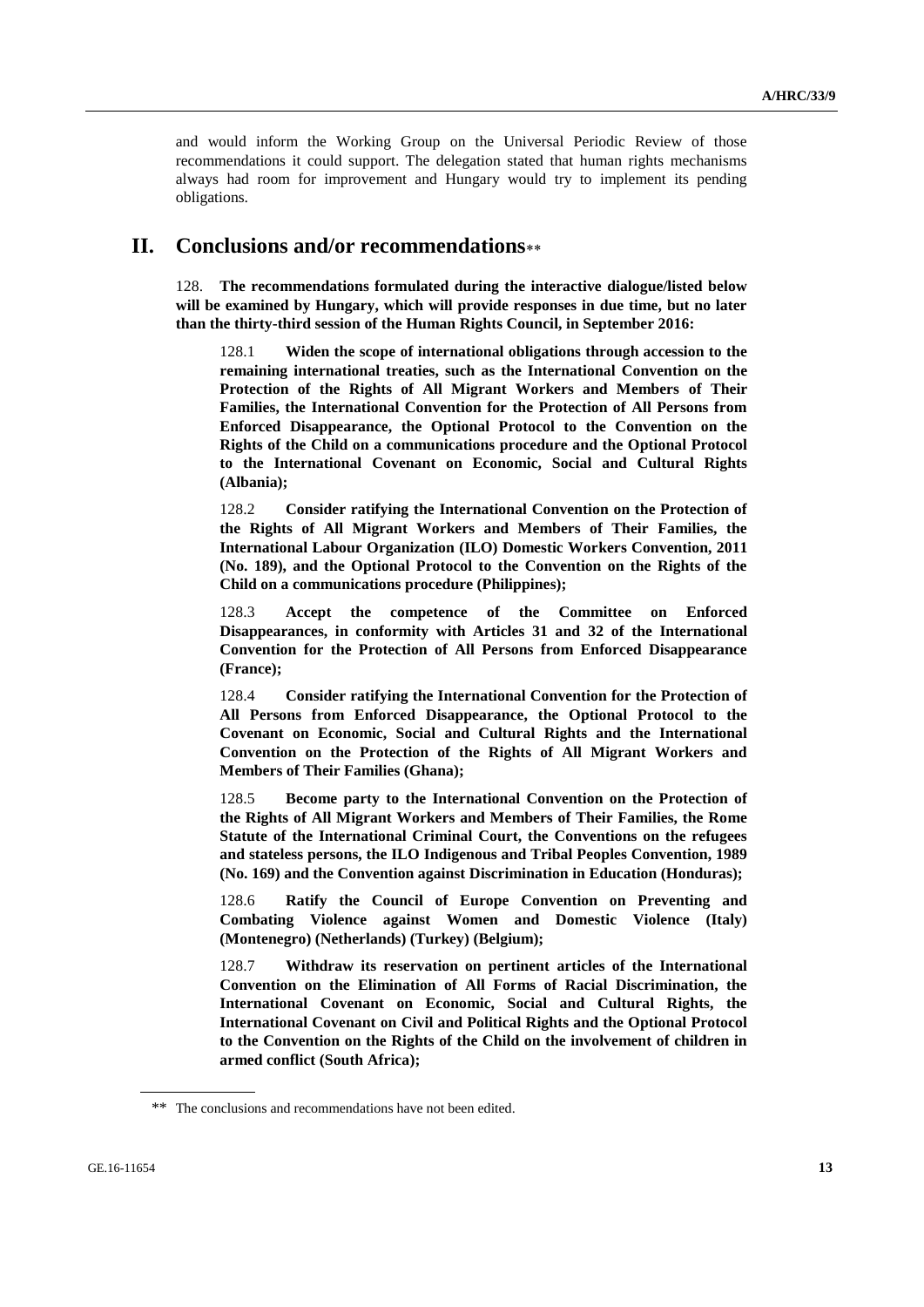128.8 **Ratify the Istanbul Convention without delay (Bosnia and Herzegovina);**

128.9 **Sign and ratify the International Convention on the Protection of the Rights of All Migrant Workers and Members of Their Families (Turkey);**

128.10 **Ratify the International Convention on the Protection of the Rights of All Migrant Workers and Members of Their Families (Ecuador) (Guatemala) (Uruguay);**

128.11 **Consider ratifying the International Convention on the Protection of the Rights of All Migrant Workers and Members of Their Families (Egypt);**

128.12 **Ratify the International Convention on the Protection of the Rights of All Migrant Workers and Members of Their Families, as previously recommended (Senegal);**

128.13 **Consider acceding to the International Convention for the Protection of All Persons from Enforced Disappearance (Kazakhstan);**

128.14 **Accelerate the process of accession to the International Convention for the Protection of All Persons from Enforced Disappearance (Mongolia);**

128.15 **Ratify the International Convention for the Protection of All Persons from Enforced Disappearance (Montenegro) (Sierra Leone) (Uruguay) (France);**

128.16 **Step up the process of consultations concerning the accession to the International Convention for the Protection of All Persons from Enforced Disappearance, as previously recommended (Senegal);**

128.17 **Ratify the Optional Protocol to the Convention on the Rights of the Child on a communications procedure (Togo) (Portugal) (Uruguay);**

128.18 **Ratify the Optional Protocol to the International Covenant on Economic, Social and Cultural Rights (Italy);**

128.19 **Ratify the Optional Protocol to the International Covenant on Economic, Social and Cultural Rights (Portugal);**

128.20 **Fully align domestic legislation with the Rome Statute of the International Criminal Court through explicit provisions on the duty to cooperate promptly and fully with the Court (Austria);**

128.21 **Continue further improvement of the protection and promotion of human rights in the country (Azerbaijan);**

128.22 **Continue to provide protection to the family as the natural and fundamental unit of the society (Egypt);** 

128.23 **Develop and implement a National Action Plan on Human Rights to further ensure systematic and comprehensive approach for the promotion and protection of human rights, with the full engagement of the civil society (Indonesia);**

128.24 **Ensure that its policies, legislation, regulations and enforcement measures effectively serve to prevent and address the heightened risk of business involvement in abuses in conflict situations, which includes situations of foreign occupation (State of Palestine);**

128.25 **Step up efforts to establish a mechanism to monitor measures to help address and ameliorate the conditions of women and children (Philippines);**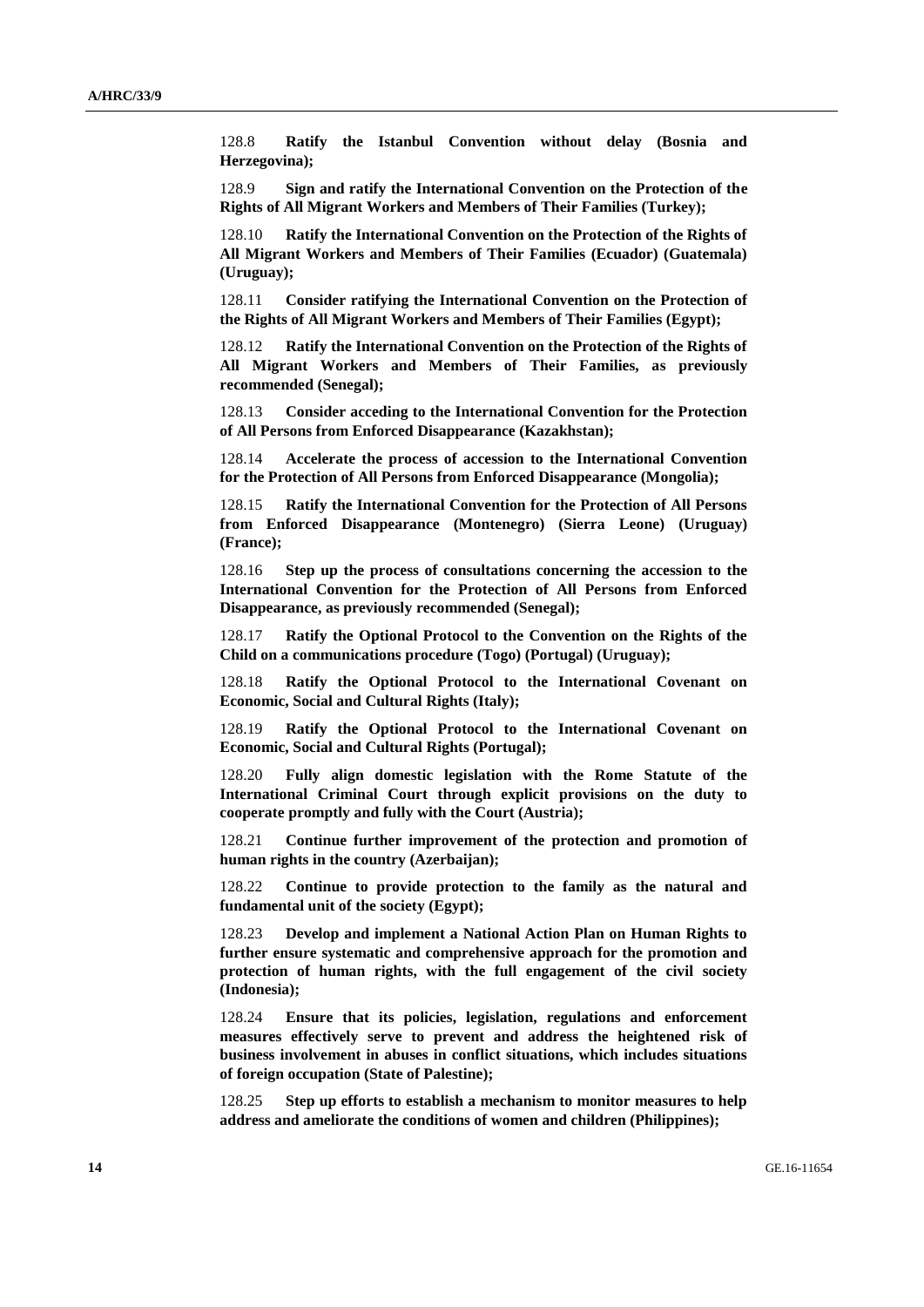128.26 **Assess the compatibility of its policies and laws with its international obligations including all core principles of human rights to which Hungary is a party (Ethiopia);**

128.27 **Continue the efforts to harmonize national legislation with international standards in the field of human rights (Morocco);**

128.28 **Continue to promote and protect the fundamental freedoms and human rights of all its citizens (Nigeria);**

128.29 **Deepen its commitment with the International Criminal Court through adapting its national legislation to the Rome Statute (Peru);**

128.30 **Consider developing Human Rights Indicators as suggested by OHCHR as an instrument that allows for a more precise and coherent evaluation of national human rights policies (Portugal);**

128.31 **Consider increasing the funding of the National Preventive Mechanism, in order to support its work and the detention monitoring activities (Croatia);**

128.32 **Provide adequate resources and functional independence to the Equal Treatment Authority (India);**

128.33 **Continue to implement measures to protect the rights of the child (Tajikistan);**

128.34 **Enhance measures to protect the rights of children, women and other vulnerable groups (Lao People's Democratic Republic);**

128.35 **Consider establishing independent mechanism for monitoring children's rights and providing necessary financial resources for its functioning (Poland);**

128.36 **Ensure consultation processes which allow a public debate and interaction with the independent civil society, with sufficient time during the drafting of new laws and public policies (Switzerland);**

128.37 **Engage in consultation with pro-transparency organizations and other relevant stakeholders prior to developing or implementing new legislation on Freedom of Information (United Kingdom of Great Britain and Northern Ireland);**

128.38 **Refrain from targeting or restricting the activities of civil society organizations based on their political affiliation or their receipt of foreign funding (Australia);**

128.39 **Adopt measures to comply with provisions of the new Constitution including on combating discrimination and ensuring equal participation in political and public affairs by all citizens (Botswana);**

128.40 **Improve both formal and informal dialogue and public consultation between the Government and civil society, including on proposed legislation with an impact on human rights (Czech Republic);**

128.41 **Continue with the efforts aimed at ensuring timely cooperation with treaty bodies, regarding the submission of its overdue national reports (the former Yugoslav Republic of Macedonia);**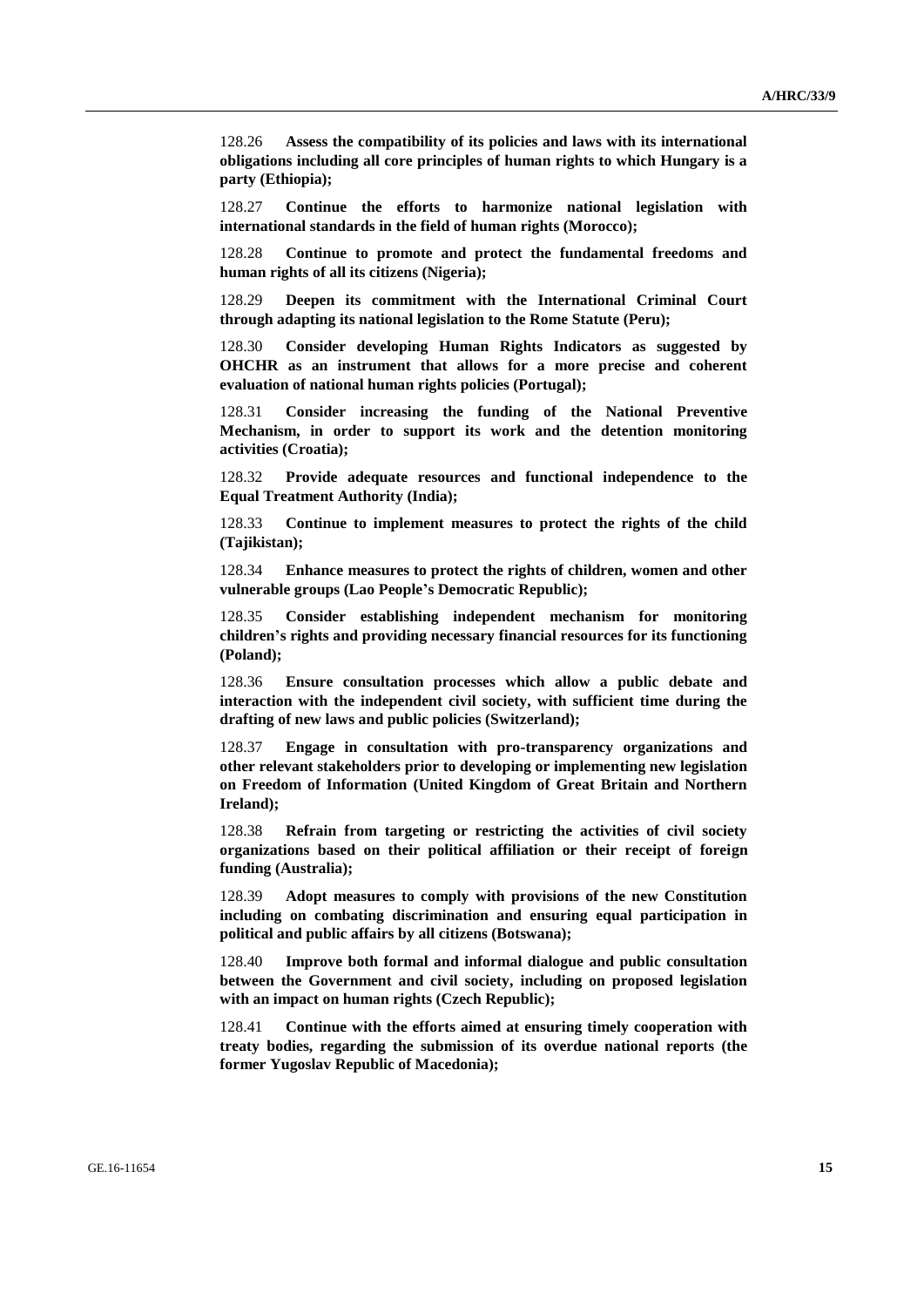128.42 **Submit overdue reports to Committee on the Elimination of Racial Discrimination, Committee on Economic, Social and Cultural Rights and to the Human Rights Committee (Ukraine);**

128.43 **Intensify efforts aimed at implementing recommendations of treaty bodies and special procedures, including the Committee on the Elimination of Discrimination against Women, the Committee on the Rights of the Child, the Special Rapporteur on contemporary forms of racism, racial discrimination, xenophobia and related intolerance and the Working Group on Arbitrary Detention (Ukraine);**

128.44 **Take appropriate measures to progressively reduce the existing backlog of overdue reports to the United Nations treaty bodies (Kazakhstan);**

128.45 **Submit overdue reports to the Human Rights Committee, the Committee on Economic, Social and Cultural Rights and the Committee against Torture (Sierra Leone);**

128.46 **Continue to strengthen measures to promote tolerance and respect for cultural diversity and to counter prejudice, stereotypes, discrimination, racism and Islamophobia (United Arab Emirates);**

128.47 **Reconsider policies on family, gender equality and nondiscrimination (Bahrain);**

128.48 **Continue efforts to sensitize the public to combat discrimination on all grounds online to ensure that all rights are respected (Croatia);**

128.49 **Continue efforts in following up and monitoring any discrimination based on sex, race or any other form (Ethiopia);**

128.50 **Continue to implement National Social Inclusion Strategy (Pakistan);**

128.51 **Take all the necessary measures to fully implement the National Social Inclusion Strategy (Slovenia);**

128.52 **Enact comprehensive legislation that fully guarantees the application of the principle of non-discrimination and to ensure the full enjoyment of all human rights by every member of society (South Africa);**

128.53 **Intensify activities aimed at overcoming gender stereotypes (the former Yugoslav Republic of Macedonia);**

128.54 **Take effective measures to address the needs of women belonging to minorities, such as Roma women, in order to eliminate all forms of discrimination against them (the former Yugoslav Republic of Macedonia);**

128.55 **Provide the national mechanism for the promotion of gender equality of adequate human and financial resources to enable it to effectively fulfil its mandate (Togo);**

128.56 **Address the discriminatory situation of women belonging to minorities, including Roma women (Bangladesh);**

128.57 **Take further measures to reduce the inequality between sexes, sensitize the population in this regard and ensure that these measures are effectively implemented (Belgium);**

128.58 **Continue to take action towards a comprehensive gender equality strategy and introduce effective legislative measures to increase women's participation in political life and decision-making (Bosnia and Herzegovina);**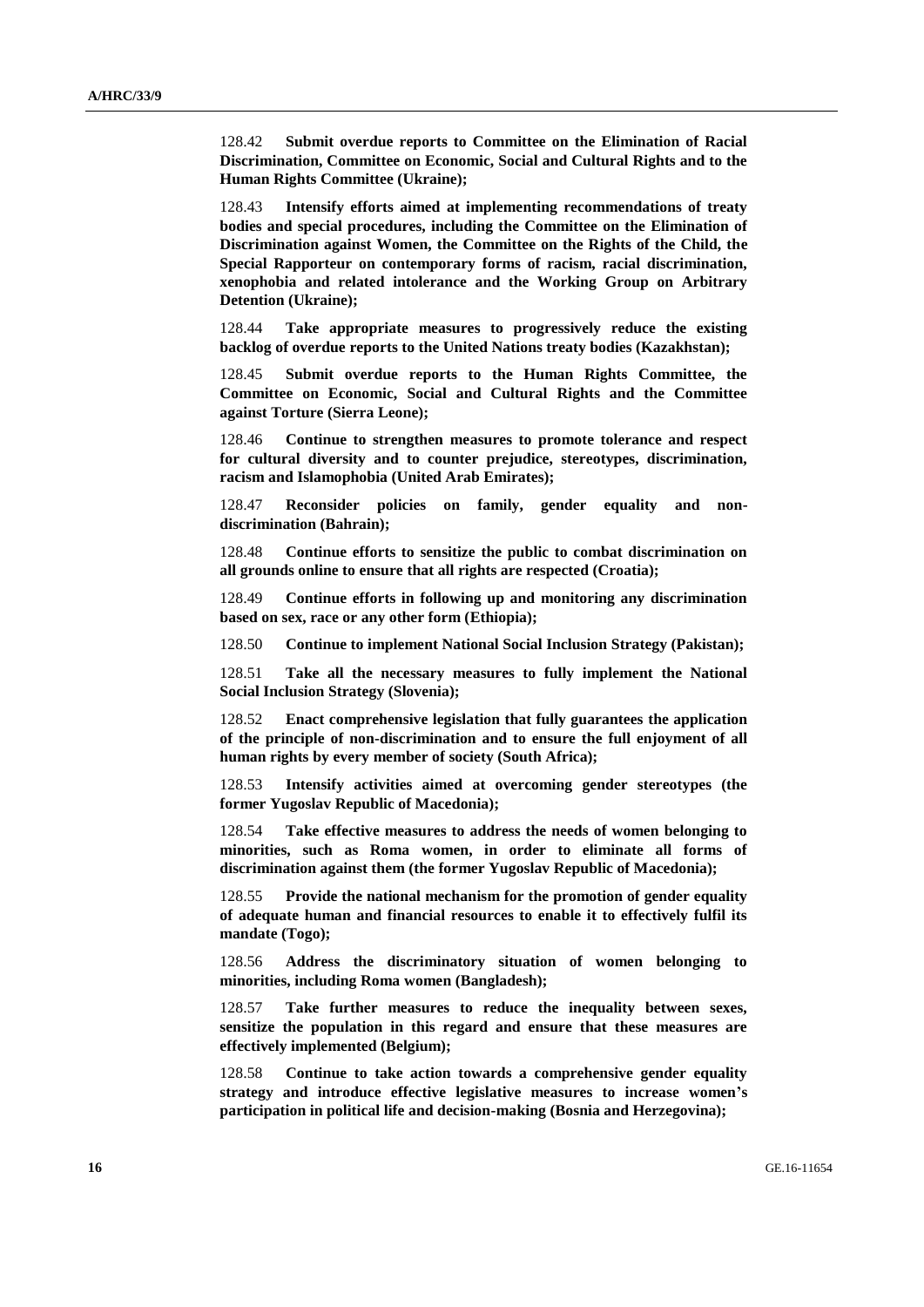128.59 **Redouble its efforts towards combating stereotypical division of gender roles in family and society (India);**

128.60 **Adopt a comprehensive law on domestic violence (Islamic Republic of Iran);**

128.61 **Take further steps to address root causes that affect the rights of women belonging to disadvantaged groups (Latvia);**

128.62 **Take concrete measures to improve access to decent work for all women, eliminate all discrimination against women at work, and create more socioeconomic opportunities for disenfranchised women (Malaysia);**

128.63 **Introduce effective legislative measures to increase women's participation in political life and decision-making (Namibia);**

128.64 **Continue to make efforts to ensure women's participation in political life and in decision-making (Pakistan);**

128.65 **Establish effective legislative measures, such as quotas, to improve the participation of women in political life and decision-making processes (Algeria);**

128.66 **Adopt a comprehensive, human rights-based gender equality strategy (Slovenia);**

128.67 **Continue the implementation of Roma integration policies in all social economic cultural political and educational sectors (Lebanon);**

128.68 **Support the gender integration in all spheres of life (Tajikistan);**

128.69 **Strengthen its measures to combat racism and discrimination in all its forms against migrants and asylum seekers (Thailand);**

128.70 **Take all necessary measures to eliminate racial discrimination and segregation of Roma in education (Timor-Leste);**

128.71 **Implement a comprehensive plan of action envisaged to protect the rights and improve the life conditions of women and children pertaining to ethnic minorities (Uruguay);**

128.72 **Step up the efforts to combat all forms of discrimination and favour equality of opportunities and treatment, with special care and attention to those who are in a more vulnerable situation, such as persons belonging to the Roma community (Argentina);**

128.73 **Step up efforts to address discrimination and social exclusion faced by persons belonging to the Roma minority with particular emphasis on integrated schooling and social housing (Austria);**

128.74 **Establish a comprehensive integration strategy for migrants, with specific measures to prevent and eliminate racism, racial discrimination, xenophobia and intolerance against migrants irrespective of their status (Bangladesh);**

128.75 **Continue to pay special attention to issues related to the elimination of discrimination of the Roma who study in the education system (Belarus);**

128.76 **Take measures to eliminate any discrimination and segregation in the education system against Roma children (Belgium);**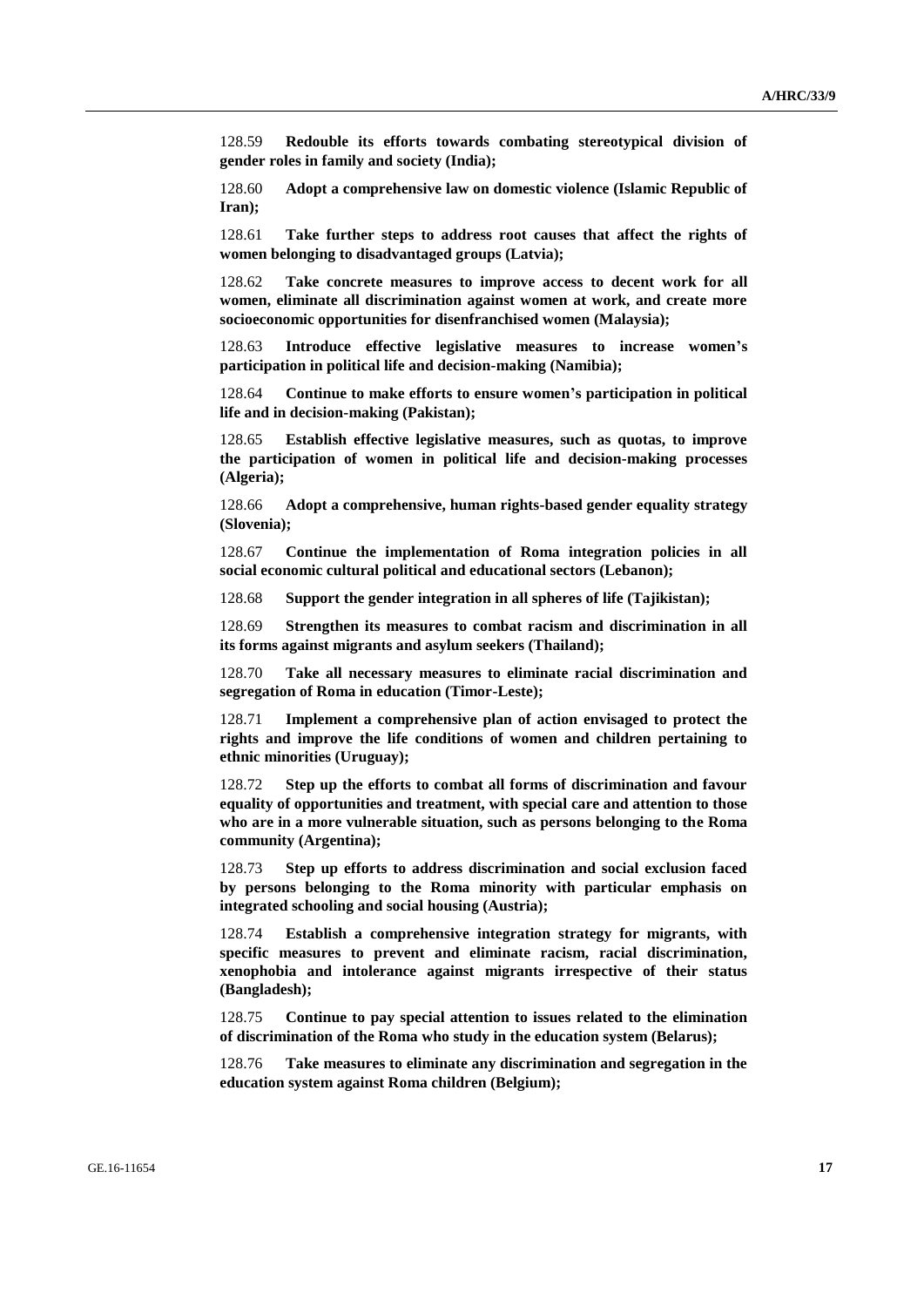128.77 **Take effective measures to ensure the Hungarian National Police and the hate-crimes expert net improve the enforcement of laws against hate crimes, including by allocating sufficient resources; undertaking thorough investigations and prosecution; and by providing training for the front-line law enforcement (Canada);**

128.78 **Protect persons who are marginalized and most vulnerable from intolerance, xenophobia, and other forms of discrimination (Canada);**

128.79 **Lift the measures in force that imply the discrimination and rejection of migrants and refugees, in particular those concerning to the use of force against them (Cuba);**

128.80 **Continue to take specific measures to prevent and eliminate racism, racial discrimination, xenophobia and intolerance against migrants, refugees and asylum seekers (Egypt);**

128.81 **Take resolute measures to put an end, without further delay, to the continuing segregation of Roma children at school (Finland);**

128.82 **Take active measures to prevent actual segregation of Roma students in public and private schools (Germany);**

128.83 **Redouble efforts to prevent and eliminate racial discrimination, xenophobia and the intolerance against migrants, refugees and asylum seekers (Guatemala);**

128.84 **Undertake further steps to promote efforts to overcome residual social discrimination against Roma and other ethnic minorities (Holy See);**

128.85 **Take effective steps to end discrimination against Roma in education, health, employment, housing and access to services with a special focus on ending continued segregation of Roma children at schools (India);**

128.86 **Strengthen its efforts to promote tolerance and cultural understanding of the Roma population in the aim of eliminating discrimination including in regard to access to education and employment and participation in politics (Japan);**

128.87 **Step up efforts to effectively prevent and combat discrimination of persons belonging to national minorities, in particular regarding their access to education and health care (Kazakhstan);**

128.88 **Take further steps to eliminate discrimination against the Roma population, especially in the field of education, health, employment, housing and access to services (Namibia);**

128.89 **Intensify efforts to combat discrimination and ill-treatment of Roma and eliminate segregation of Roma girls in the educational system (Nigeria);**

128.90 **Take measures to prevent and eliminate racism, racial discrimination, xenophobia and others (Nigeria);**

128.91 **Continue the work to further social and economic integration of the Roma population, reduce direct and indirect school segregation of Roma children and actively promote Roma participation in society through education (Norway);**

128.92 **Continue its efforts to integrate the adult Roma population in the labour market and the Roma children and young people in the regular education system (Peru);**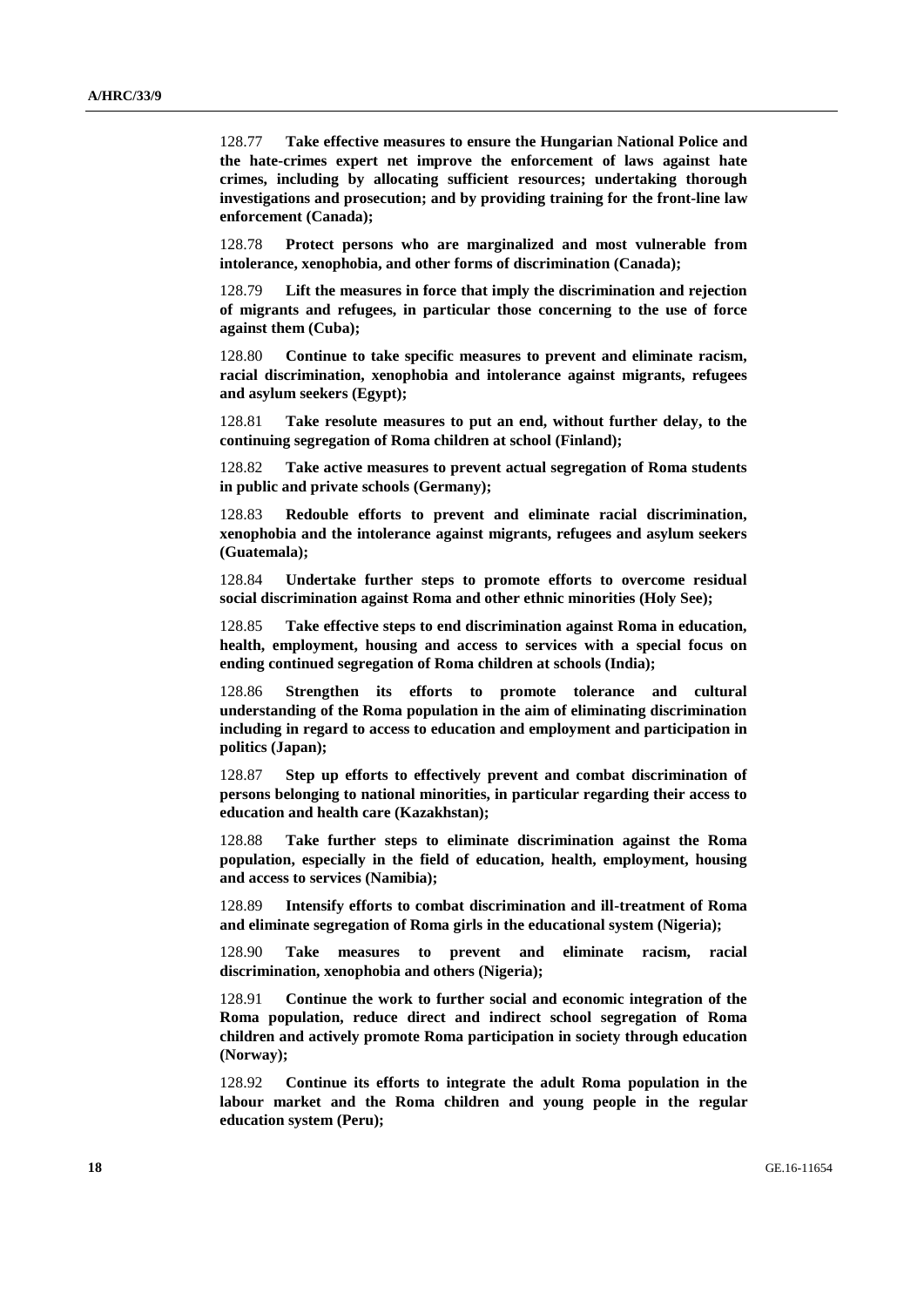128.93 **Ensure that, in the context of the new legislation adopted in 2011, following the 2011 universal periodic review recommendations, the selfgovernments truly represent the persons of national minorities on whose behalf they act (Romania);**

128.94 **Include specific components in public policies and budgets to address the needs of persons belonging to minorities, including Roma women and children (South Africa);**

128.95 **Adopt more policies and allocate more resources specifically directed towards Roma women and children (Spain);**

128.96 **Continue the efforts to combat hate speech, racism, xenophobia and all forms of discrimination against refugees and migrants (Lebanon);**

128.97 **Carry out the work to eliminate expressions of hatred, racial and religious discrimination (Tajikistan);**

128.98 **Intensify national efforts to prevent and eliminate all manifestations of anti-Semitism and take resolute measures to condemn hate speech, including against Roma (Albania);**

128.99 **Take action against the worrying increase and public use of hate speech, most often addressed at migrants, asylum seekers but also civil society organizations and vulnerable groups (Austria);**

128.100 **Intensify its efforts to combat xenophobia, islamophobia and refugee hatred, and take the necessary measures to condemn hate speech (Bahrain);**

128.101 **Take resolute measures to condemn hate speech, racial discrimination, xenophobia and intolerance against all minority groups, migrants and asylum seekers (Bulgaria);**

128.102 **Apply effectively policies against racism and hate speech (China);**

128.103 **Implement effectively its legislation and policies against hate speech and hate crimes with particular focus on the human rights protection of Roma, Jews, lesbian, gay, bisexual, transgender and intersex persons and other vulnerable groups (Czech Republic);**

128.104 **Ensure that the constitutional amendment prohibiting speech that would violate the dignity of the Hungarian nation cannot be used to silence criticism and limit freedom of expression as guaranteed under the International Covenant on Civil and Political Rights (Czech Republic);**

128.105 **Take all the necessary measures to combat violence linked to racial discrimination, as well as hate crimes and speeches, including against refugees and migrants (France);**

128.106 **Cease anti-immigration campaigns and rhetoric of incitement to hatred, xenophobia and anti-Semitism and take measures to fight against hate speech and hate crimes in general (Greece);**

128.107 **Adopt a hate crime investigation protocol and ensure that victims of hate crimes have effective access to the mechanisms of justice and redress (Islamic Republic of Iran);**

128.108 **Identify efforts to combat all forms of discrimination and to ensure that hate crimes motivated by racism, xenophobia or other forms of discrimination are effectively investigated and perpetrators are brought to justice (Italy);**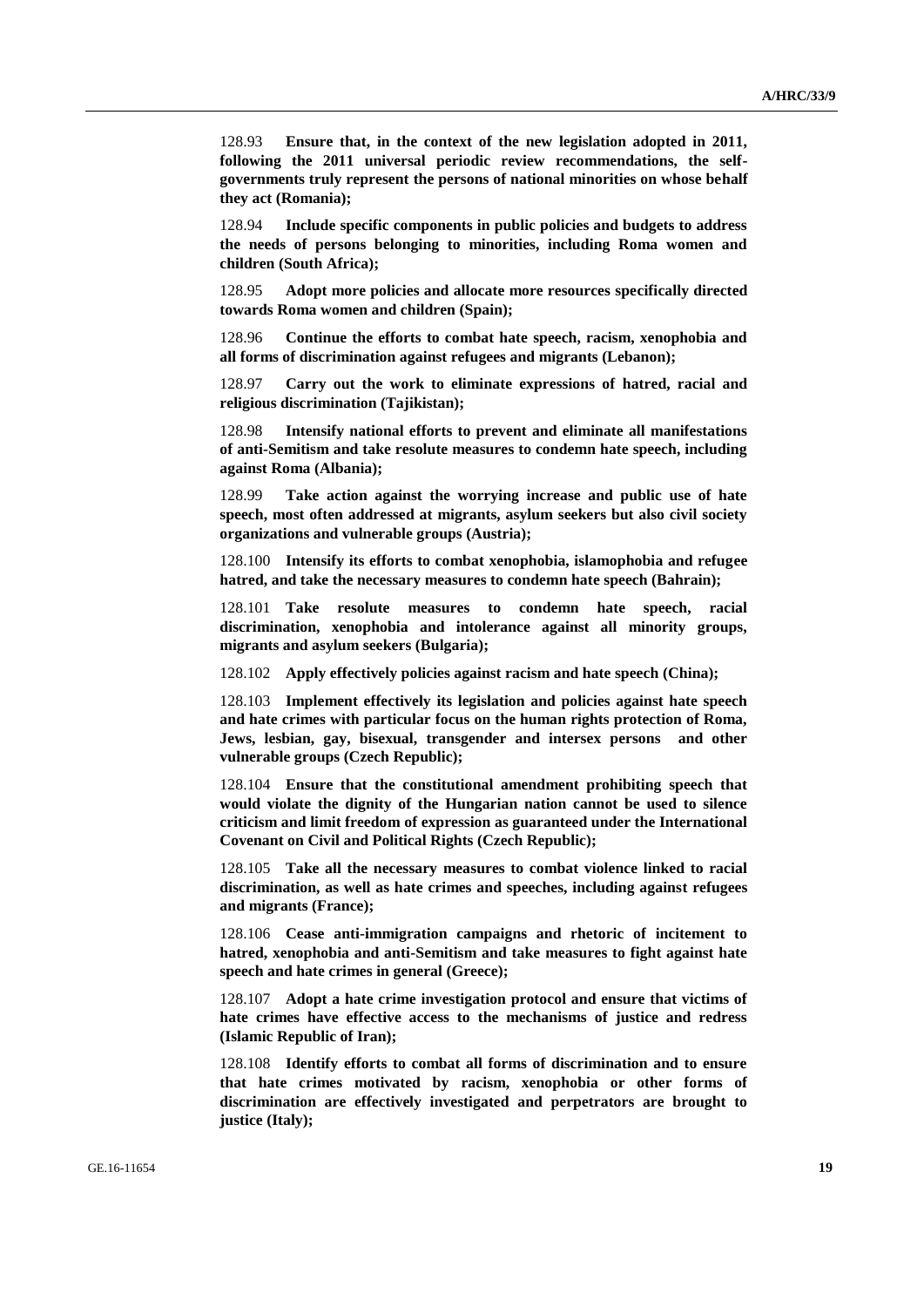128.109 **Further step up efforts to publicly condemn hate speech, including against Roma (Lithuania);**

128.110 **Enhance inter-ethnic, inter-religious, and inter-cultural understanding within the society, and ensure access to justice for victims of racial hatred or violence (Malaysia);**

128.111 **Further strengthen measures to combat hate speech and hate crime (Norway);**

128.112 **Strengthen measures to avoid hate speeches of all kinds in political messages and in the media (Peru);**

128.113 **Combat hate speech and statements stigmatizing refugees and asylum seekers (Algeria);**

128.114 **Prevent and combat racism and hate speech, including through human rights education and training, and by promoting tolerance (Slovenia);**

128.115 **Enhance its efforts to prevent and root out all kind of national and ethnic intolerance, as well as condemn any incitement to ethnic and religious hatred and hate speech against the Roma in particular (Russian Federation);**

128.116 **Implement strategies aimed at tackling hate speech and xenophobia in all its forms (Sierra Leone);**

128.117 **Continue to fight anti-Semitism, and to oppose any attempt to relativize or rehabilitate anti-Semite policies in the past and present (Germany);**

128.118 **Adopt and implement a comprehensive strategy and action plan to tackle discrimination based on sexual orientation and gender identity (Australia);**

128.119 **Adopt a strategy and a comprehensive plan of action to counter discrimination based on sexual orientation and gender identity (Chile);**

128.120 **Take comprehensive measures to counter discrimination on the grounds of sexual orientation and gender identity (Colombia);**

128.121 **Fight against discrimination based on the origin, gender and sexual orientation, by continuing its efforts in the implementation of the existing instruments (France);**

128.122 **Adopt a comprehensive strategy in order to combat discrimination based on sexual orientation and gender identity (Greece);**

128.123 **Raise the legal age of marriage for women and men to 18 years (Maldives);**

128.124 **Follow the recommendations of the 2014 Organization for Security and Cooperation in Europe election observation mission's final report (United States of America);**

128.125 **Reinstate juvenile courts and raise the age of criminal responsibility to 14 years, for all crimes, in line with international standards (Botswana);**

128.126 **Amend the legislation on the protection of families in order to widen the definition of family (Brazil);**

128.127 **Intensify efforts to prevent overcrowding in prisons (Chile);**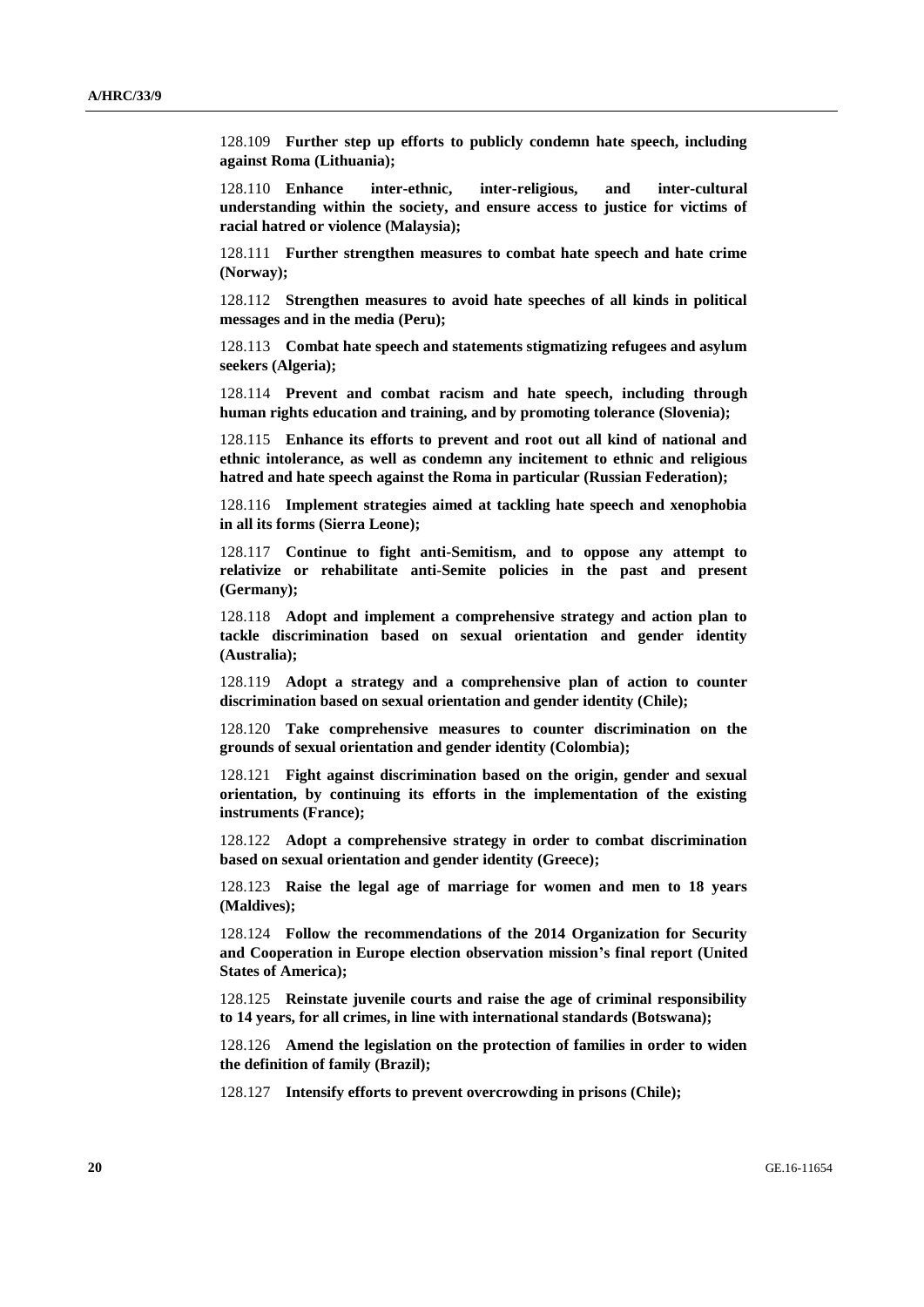128.128 **Take measures to address the persistence of preventive detention in police centres and the high risk of ill-treatment (Cuba);**

128.129 **Reduce the length of the initial pretrial detention phase (Turkey);**

128.130 **Consider adopting a law on domestic violence and criminalizing different types of violence against women (Turkey);**

128.131 **Take additional measures to effectively combat violence against women and promote the participation of women in political life and their insertion in the professional life (France);**

128.132 **Continue efforts, including by raising awareness, in order to prevent domestic violence and violence against women (Georgia);**

128.133 **Promote public policies to prevent violence against women and girls, including domestic violence and sexual violence (Mexico);**

128.134 **Strengthen efforts to combat violence against women, inter alia, by ratifying the Council of Europe Convention on Preventing and Combating Violence against Women and Domestic Violence (Poland);**

128.135 **Establish a law to criminalize all forms of violence against women (Sierra Leone);**

128.136 **Adopt a National Action Plan on Security Council Resolution 1325 (2000) on Women, Peace and Security (Portugal);**

128.137 **Define rape criminally based on the lack of voluntary consent in addition to reinforcing and making more accessible to victims the health-care services (Spain);**

128.138 **Criminalize different types of violence against women, to amend the Criminal Code to ensure that rape is defined according to the recommendations of the Committee on the Elimination of Discrimination against Women (Lithuania);**

128.139 **Take concrete measures to protect child victims of sexual exploitation and prostitution (Maldives);**

128.140 **Abandon the practice of corporal punishment of children and encourage non-violent forms of discipline (Poland);**

128.141 **Consider raising the age of criminal responsibility from 12 to 14 years, even for the most serious crimes (Republic of Korea);**

128.142 **Enact laws and legislation aiming at combating human trafficking (Lebanon);**

128.143 **Ensure the prosecution and punishment of perpetrators of human trafficking, and provide adequate assistance and protection services to victims (Turkey);**

128.144 **Continue its efforts in order to strengthen the protection of victims of trafficking (Azerbaijan);**

128.145 **Take steps to reduce and prevent trafficking and provide adequate incentives and protection to victims (Bulgaria);**

128.146 **Take additional measures to combat trafficking in human beings (France);**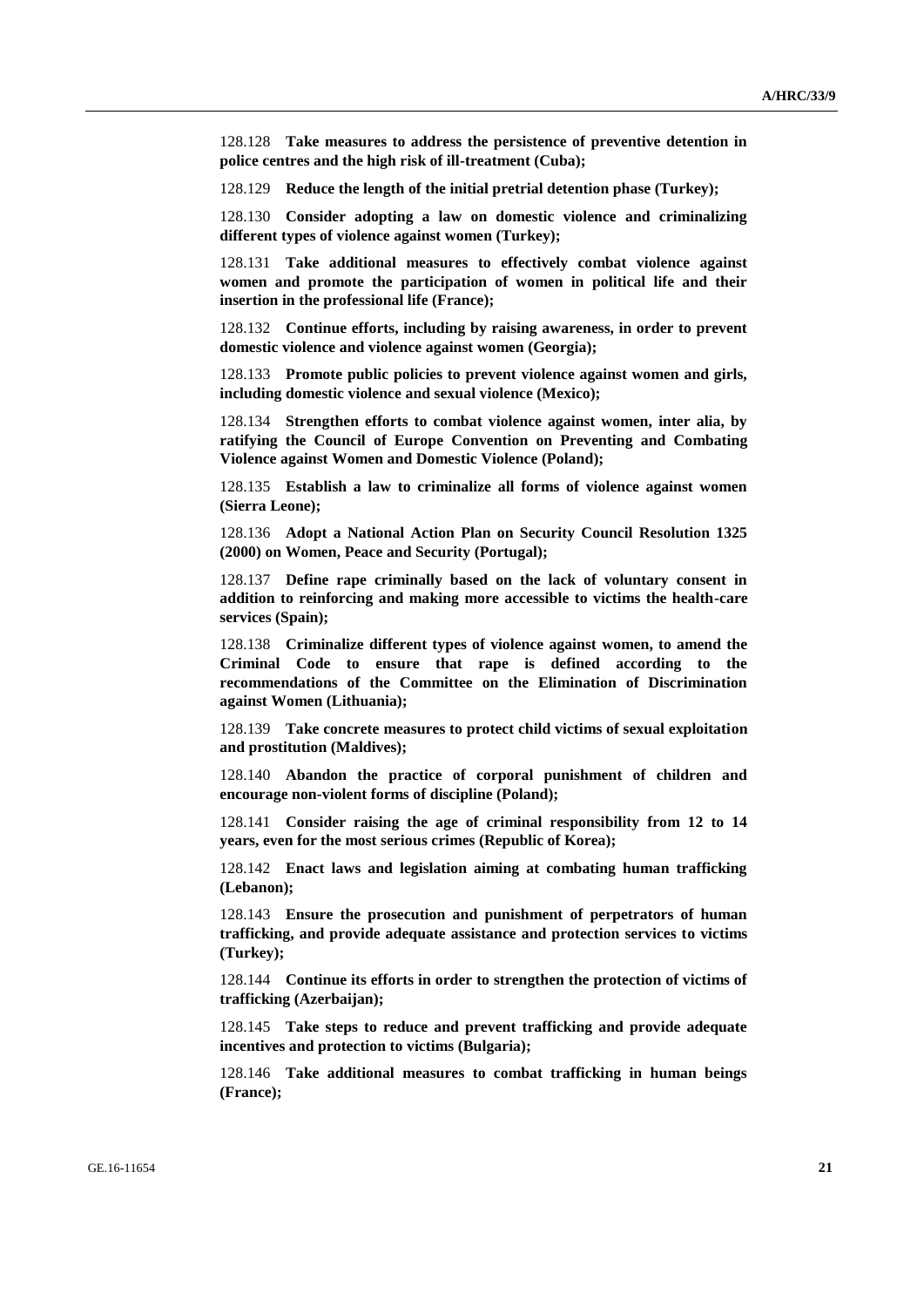128.147 **Intensify efforts to effectively prevent trafficking in women and girls and strengthen measures for the rehabilitation and social integration of victims of trafficking (Georgia);**

128.148 **Take measures to ensure the effective investigation and prosecution of human trafficking cases and establish remedy procedures for the victims (Greece);**

128.149 **Strengthen mechanisms to prevent the trafficking in boys and girls and provide the support needed for victims of trafficking to be reintegrated into society (Mexico);**

128.150 **Take concrete measures to ensure the independence of the Constitutional Court and the protection of human rights and fundamental freedoms, and that political pressure is not being applied to judicial decisionmaking (Sweden);**

128.151 **Implement reforms on judicial independence and rule of law recommended by the International Bar Association Human Rights Institute in 2015 (United States of America);**

128.152 **Continue to pursue implementation of the Basic Principles on the Independence of the Judiciary and repeal all provisions of national law that restrict the Constitutional Court's jurisdiction (Australia);**

128.153 **Take necessary measures for strengthening its specialized juvenile justice system in compliance with the Convention on the Rights of the Child (Republic of Moldova);**

128.154 **Continue efforts for the reintegration of former child offenders in the society (Republic of Moldova);**

128.155 **Remedy the shortcomings in the media law as expressed by the Venice Commission (Sweden);**

128.156 **Revise transparency laws to reinstate a freedom of information parliamentary ombudsman, and ex ante reclaiming of labour costs for processing information requests, and limit public institutions' authority to refuse access to public data (United States of America);**

128.157 **Take concrete steps to promote pluralism of the media and their independent work, including the exercise of their watchdog function (Czech Republic);**

128.158 **Take the necessary measures to promote media pluralism and fight threats against freedom of the press and freedom of expression (France);**

128.159 **Take appropriate measures to further relax restrictions on the freedom of the media (Japan);**

128.160 **Amend the media law in line with previous recommendations to ensure that all media laws are in line with the right to freedom of opinion and expression (Netherlands);**

128.161 **Give full consideration to the recommendations of the Special Rapporteur on the situation of human rights defenders (United Kingdom of Great Britain and Northern Ireland);**

128.162 **Take measures allowing the exercise of the lawful activities of human rights defenders, in a favourable legal and administrative environment (Colombia);**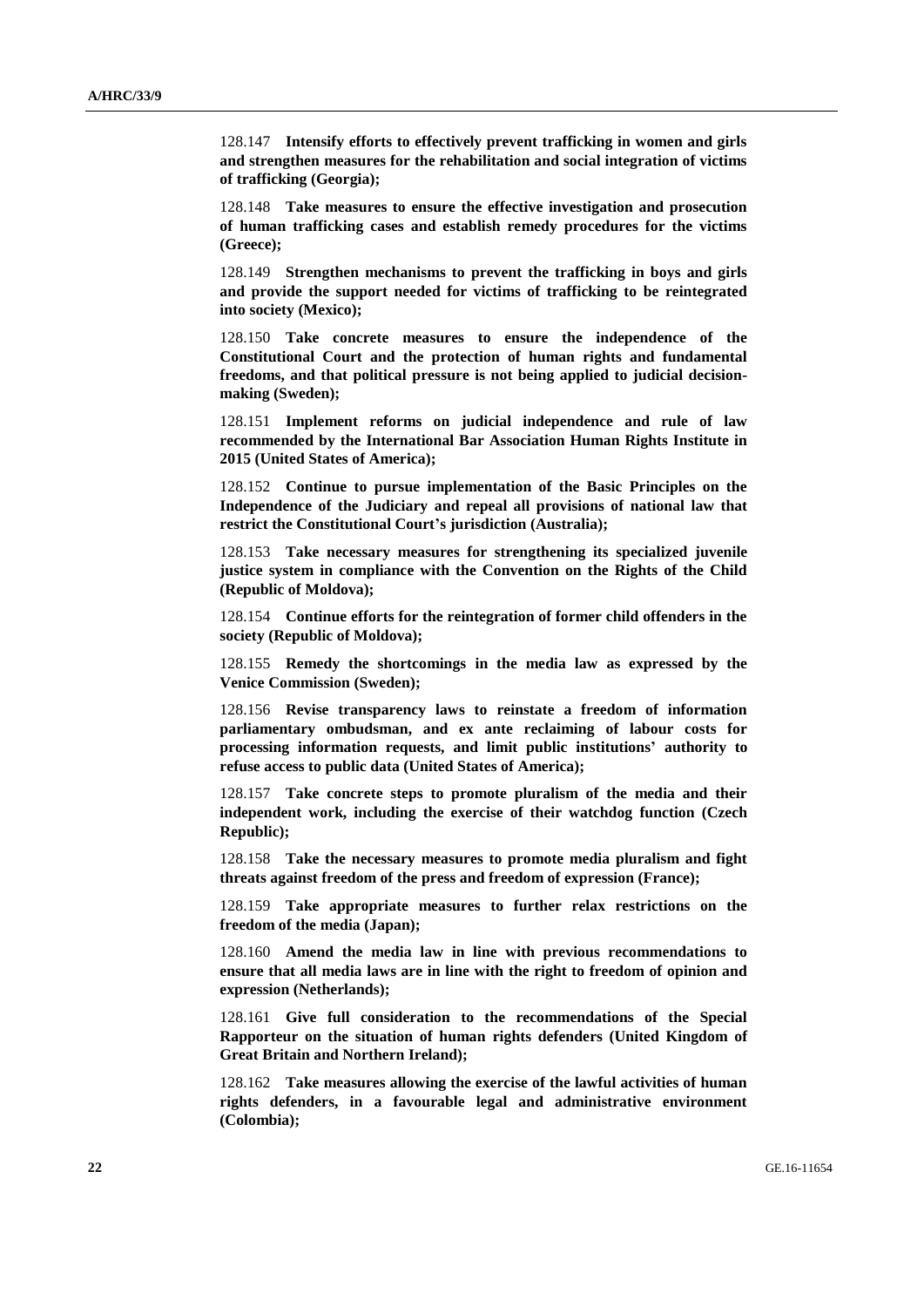128.163 **Implement recommendations made by Special Rapporteur on freedom of peaceful assembly and association regarding governmental oversight and regulations of non-governmental organizations (Germany);**

128.164 **Review and abolish all legal provisions that restrict the rights of human rights defenders promoting the rights of the Roma community (Iceland);**

128.165 **Ensure the prompt and independent investigation of all alleged violations against human rights defenders (Ireland);**

128.166 **Positively consider and implement the recommendations presented by the Special Rapporteur on human rights defenders (Libya);**

128.167 **Remove all administrative and legislative provisions that restrict the rights of Human Rights Defenders and ensure that civil society organizations can operate freely and without discrimination or undue restriction (Norway);**

128.168 **Take steps to ensure that civil society organizations freely can access and utilize funding, including from foreign sources (Norway);**

128.169 **Maintain its commitment to the realization of the right to work for all including through technical and vocational training for young people (Egypt);**

128.170 **Provide greater support for poor families and children and reduce social inequality (China);**

128.171 **Take further steps to ensure better labour market access and access to basic social and health services for marginalized women, including women with disabilities, Roma women and migrant women (Republic of Korea);**

128.172 **Continue to enhance access to sexual and reproductive health services for women, in particular women with disabilities, women with low income, women with HIV/AIDS, and women living in the rural areas (Thailand);**

128.173 **Effectively implement ongoing national policy to guarantee quality education for minority (Lao People's Democratic Republic);**

128.174 **Ensure that the standards of education in national minorities' languages as well as teaching of minorities languages are the same as the general standards of education in the country (Romania);**

128.175 **Ensure that the implementation of objectives set up in the 2014 National Strategy on Public Education are in line with the objectives and goals of the Sustainable Development Goals (United Arab Emirates);**

128.176 **Ensure the inclusion of human rights and especially children's rights in the public education system, raising awareness about human rights in general (Greece);**

128.177 **Strengthen efforts to provide access to education, labour market and public life for persons with disabilities (Holy See);**

128.178 **Continue the path regarding positive results achieved in ensuring the rights and equal opportunities of persons with disabilities by, inter alia, allocating sufficient resources for the development of an inclusive education system for children with disabilities and providing sufficient and adequate support services in local communities to enable persons with disabilities to live independently (State of Palestine);**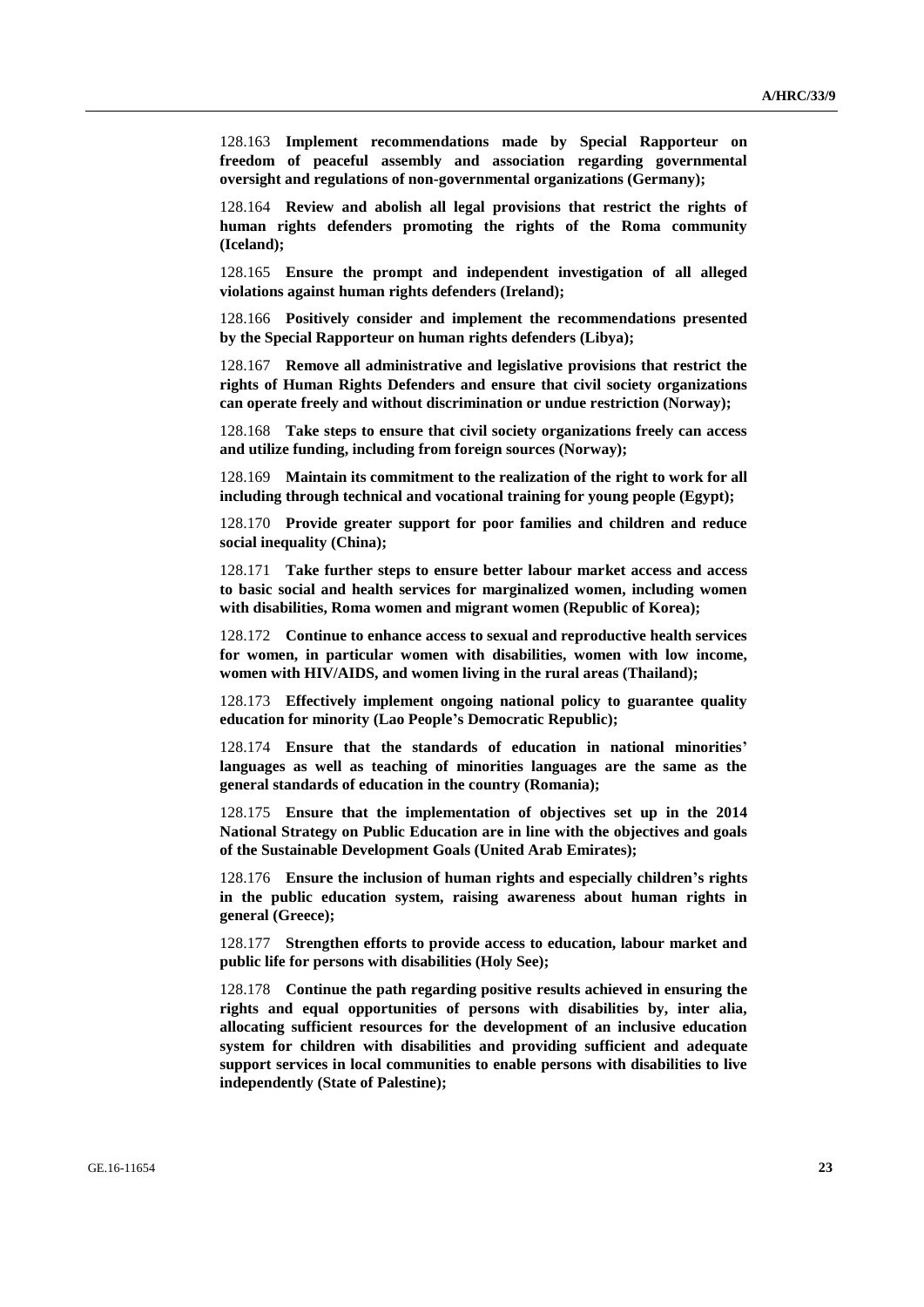128.179 **Review all relevant legislations, including the State's new Fundamental Law to ensure that all persons with disabilities have a right to vote, and that they can participate in political and public life on an equal basis with others (Lithuania);**

128.180 **Review legislations to ensure that all persons with disabilities have a right to vote, and that they can participate in political and public life (Maldives);**

128.181 **Consolidate programmes to ensure a system of inclusive education for children with disabilities throughout the country (Mexico);**

128.182 **Take further measures to improve access of persons with disabilities to social, economic and cultural life and combat discrimination on the grounds of disability (Poland);**

128.183 **Adopt measures in order for any health decision to depend upon the free and informed consent of the concerned disabled person (Spain);**

128.184 **Take all steps necessary to ensure that the right to seek asylum is guaranteed for asylum seekers coming to Hungary and that the principle of non-refoulement is respected (Sweden);**

128.185 **Decriminalize the access to its territory for persons wishing to file a request for asylum, and process the asylum applications individually and in a non-discriminatory fashion, in compliance with its international obligations (Switzerland);**

128.186 **Ensure that migrant and asylum-seeking women receive adequate assistance (Timor-Leste);**

128.187 **Eliminate detention in penitentiary establishments of asylum seekers and refugees (Uruguay);**

128.188 **Advance in measures of assistance and promotion of the rights of migrants, refugees and asylum seekers, in compliance with current international standards (Argentina);**

128.189 **Reform its legislation to ensure full respect of the principle of nonrefoulement (Brazil);**

128.190 **Ensure that its legal framework and actions concerning asylum seekers, refugees, and migrants comply with Hungary's international human rights obligations, including with regard to procedural safeguards. This includes repealing those amendments to Hungary's Asylum Law, Law on Criminal Procedure and Criminal Code that are inconsistent with its international human rights obligations (Canada);**

128.191 **Seek alternatives to detaining asylum seekers and migrants, particularly children. Take immediate and effective measures to ensure that conditions of detention are fully consistent with Standard Minimum Rules for the Treatment of Prisoners (Canada);**

128.192 **Develop actions that improve the living conditions of asylum seekers and prevent discrimination on the grounds of nationality or country of origin (Chile);**

128.193 **Continue to improve the living conditions of migrants, refugees and asylum seekers (China);**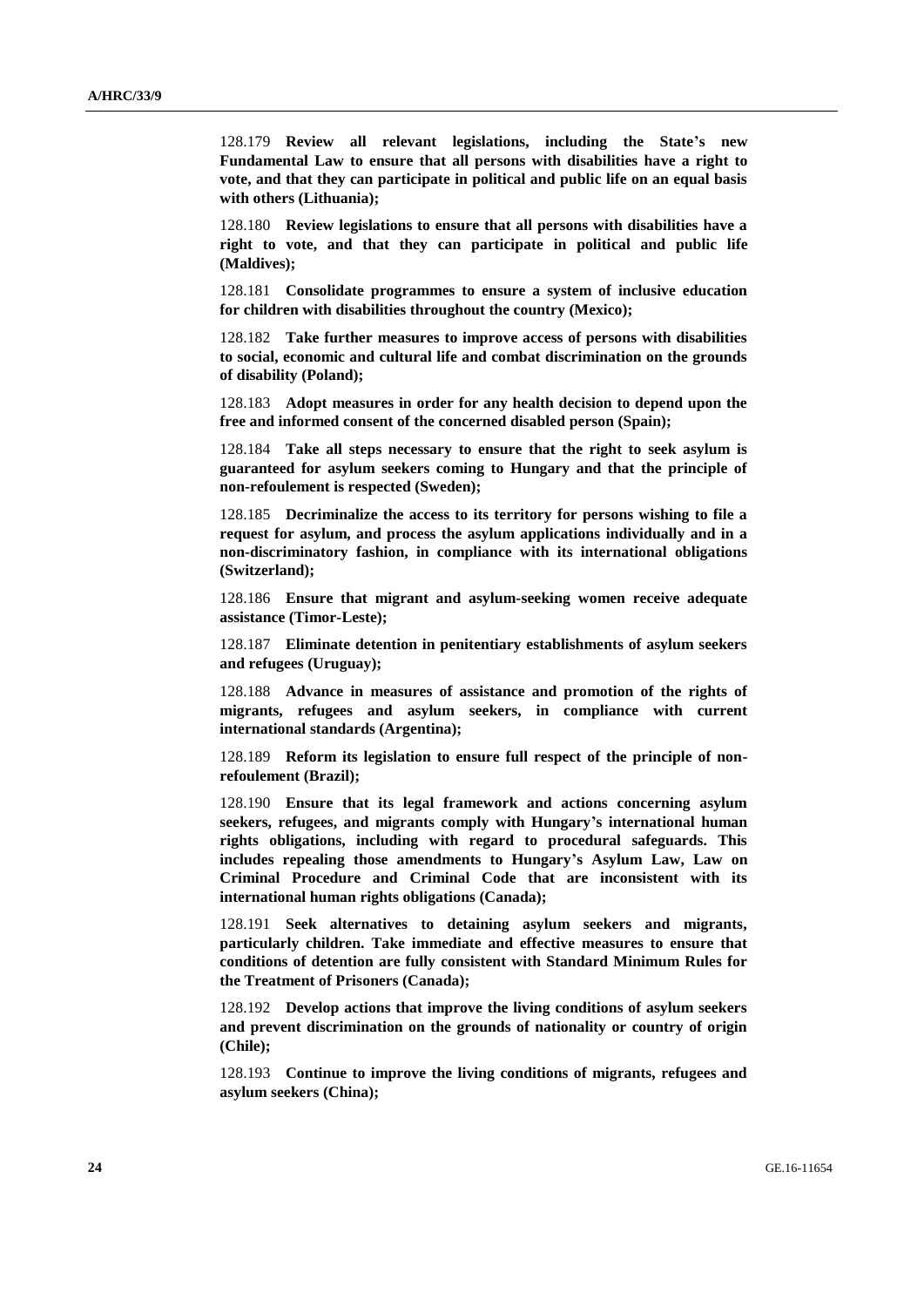128.194 **Ensure the inclusion of a human rights approach in the measures to address the migrant situation, taking into particular account the situation of vulnerable population (Colombia);**

128.195 **Apply a dignified and human treatment that respects the universal principles of human rights for people in situation of human mobility, whether migrants or refugees, with special emphasis on strengthening and implementing policies to address trafficking of persons from a holistic approach , particularly regarding women, children and other vulnerable groups, as well as to combat all forms of discrimination, with measures including complaint an denunciation mechanisms for victims that enable them to achieve reparations (Ecuador);**

128.196 **Ensure that all issues related to migration, asylum seeking and border management are addressed in accordance with respective obligations under applicable international law (Egypt);**

128.197 **Fully respect its obligations under international law by guaranteeing the right to seek asylum through an individual, effective process without discrimination (Finland);**

128.198 **Improve the capacity to guarantee every person the possibility to request international protection in a legal way, and create conditions for the medical and psychological treatment of asylum seekers, especially those who were victims of torture and violence (Germany);**

128.199 **Fully implement international Conventions and standards for the protection of refugees and asylum seekers (Greece);**

128.200 **Actively participate in the refugee resettlement/humanitarian admission process directly from Turkey to the European Union, as this is actually the only way to save lives and crack down criminal networks of smugglers (Greece);**

128.201 **Take immediate action to improve national asylum system, including by elaborating a national action plan, to avoid continuation of harsh conditions of detention and treatment of asylum seekers and refugees (Greece);**

128.202 **Ensure the prompt and impartial investigation of any excessive use of force in policing the border operations, including by the military (Greece);**

128.203 **Work together with the other European States to improve the conditions and treatment given to asylum seekers and refugees (Guatemala);**

128.204 **Make every effort to pay due attention to the human rights of asylum seekers and to avoid using disproportionate force on migrants and refugees (Holy See);**

128.205 **Redouble efforts in order to guarantee the respect of the human rights of migrants, including persons under irregular situation (Honduras);**

128.206 **Implement with no exception the principle of non-refoulement in the context of asylum seeking procedures (Honduras);**

128.207 **Repeal the amendments to the Criminal Code that criminalizes "illegal entry" and introduces "transit zones" at the border and a list of "safe countries" (Iceland);**

128.208 **Comply with the principle of non-refoulement (Iceland);**

128.209 **Take measures to work towards improving the living conditions for refugees and asylum seekers (India);**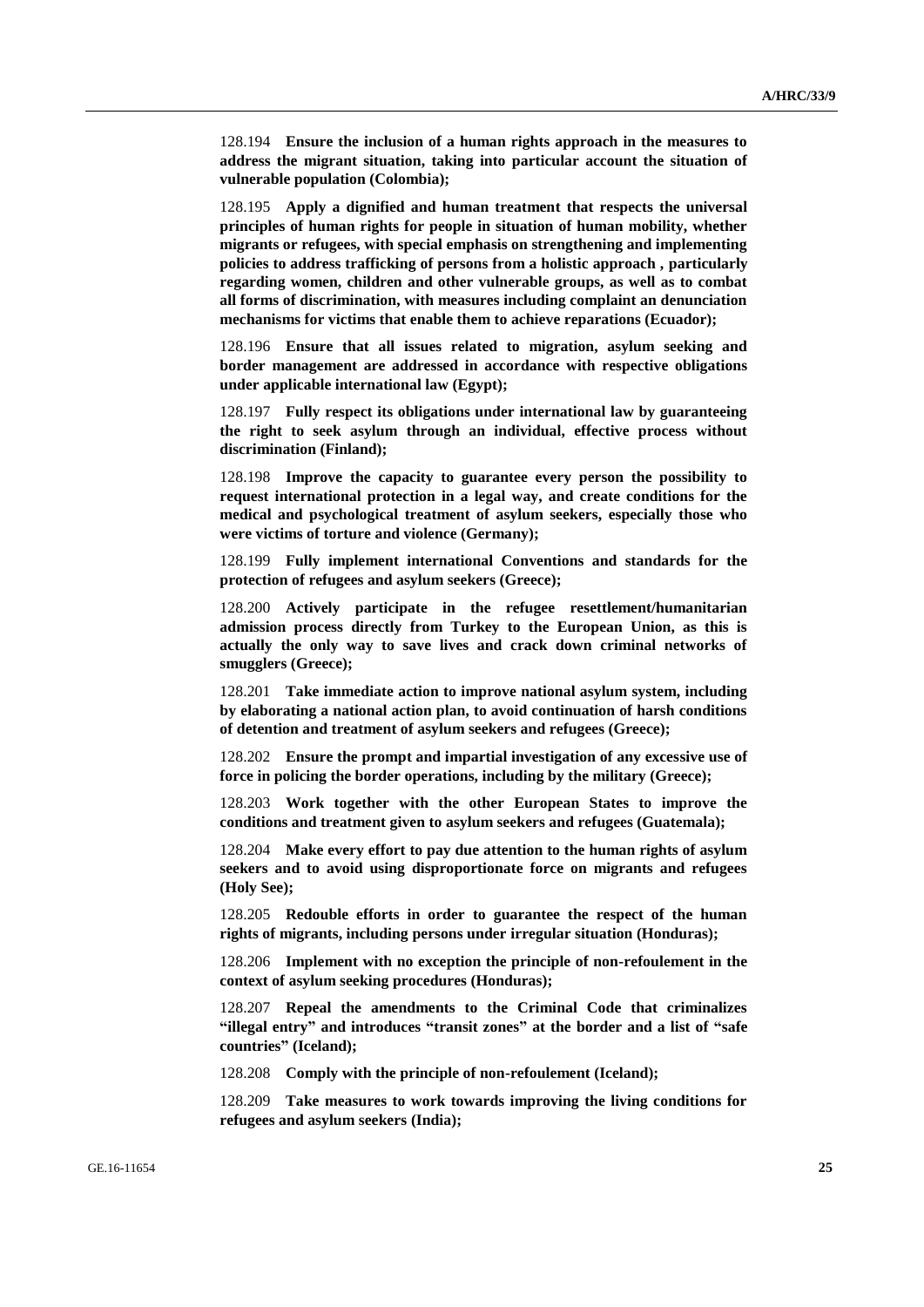128.210 **Strengthen efforts in addressing issues of irregular migrants in the country in line with international human rights law obligations (Indonesia);**

128.211 **Improve the living conditions of asylum seekers and step up efforts directed towards improving the treatment of asylum seekers and refugees (Islamic Republic of Iran);**

128.212 **Take all the necessary steps to address the placing of asylum-seeking and migrant children in detention, including by repealing relevant legislation allowing for the detention of families accompanied by children (Ireland);**

128.213 **Review legislation on the rights of migrants and asylum seekers in accordance with Hungary's obligations under international and European Law and to better apply existing internal rules, namely those related to the handling of unaccompanied children (Italy);**

128.214 **Make efforts to ensure transparency and consideration for human rights, in particular those of women and children, in its treatment of migrants and refugees (Japan);**

128.215 **Ensure that enforcement authorities comply with international human rights obligations in the treatment of migrants and asylum seekers, and expedite the judicial process to avoid prolonged detention of migrants and asylum seekers (Malaysia);**

128.216 **Continue the efforts to improve the treatment of migrants and asylum seekers (Morocco);**

128.217 **Take steps to ensure that detention of asylum-seekers is used only in exceptional cases, the procedure for detention is transparent and comprehensible, and that detainees have access to effective legal remedy (Norway);**

128.218 **Continue to fulfil its international human rights obligations regarding asylum seekers, refugees and migrants (Pakistan);**

128.219 **Strengthen its efforts to improve the detention conditions of migrants and asylum seekers, including by refraining from excessive use of force, illtreatment, and prolongation of detention periods; and also to adopt a comprehensive integration strategy for their early stage integration (Republic of Korea);**

128.220 **Revise the national list of safe countries in order to avoid the high number of unadmitted requests that have been pointed out by the Helsinki Committee of Hungary (Spain);**

128.221 **Increase level of ODA (Bangladesh).**

129. **All conclusions and/or recommendations contained in the present report reflect the position of the submitting State(s) and/or the State under review. They should not be construed as endorsed by the Working Group as a whole.**